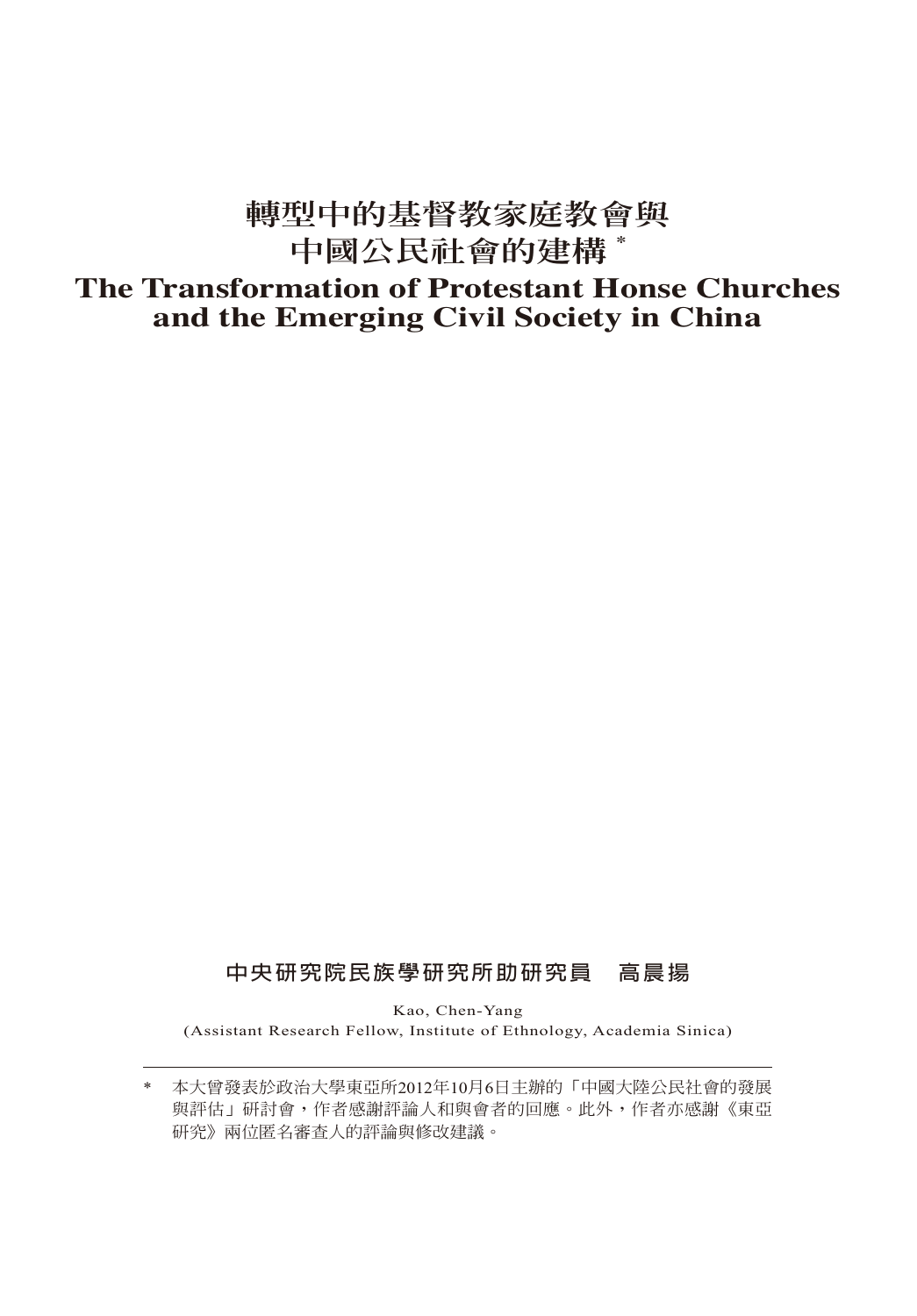# **The Transformation of Protestant Honse Churches and the Emerging Civil Society in China**

Kao, Chen-Yang Assistant Research Fellow, Institute of Ethnology, Academia Sinica

#### **Abstract**

This paper attempts to examine whether and to what extent the Protestant 'house church' may contribute to the construction of civil society in China. The 'house church' refers to Protestant groups existing outside the government-sanctified TSPM (Three-Self Patriotic Movement) and CCC (China Christian Council). A useful criterion for the role of house church groups for building civil society in China is their capability to nurture 'the qualities of civility'. In accordance with this criterion, I propose that house churches arising in rural areas in the 1980s and 1990s tend to impart privatized, sectarian tendencies and other-worldly concerns to those religious groups, thus failing to provide "bridging social capital" that is essential to the virtue of trust and cooperation across different groups. On the other hand, according to my field data collected in Chengdu and Fuzhou in 2011 and 2012, many urban house churches have established connections and various types of cooperation across regions and rural-urban division. Some of them are also devoted into social engagement. The transformation of house churches may bring valuable social capital that fosters the building of civil society in China.

**Keywords:** House Churches, Civil Society, Bridging Social Capital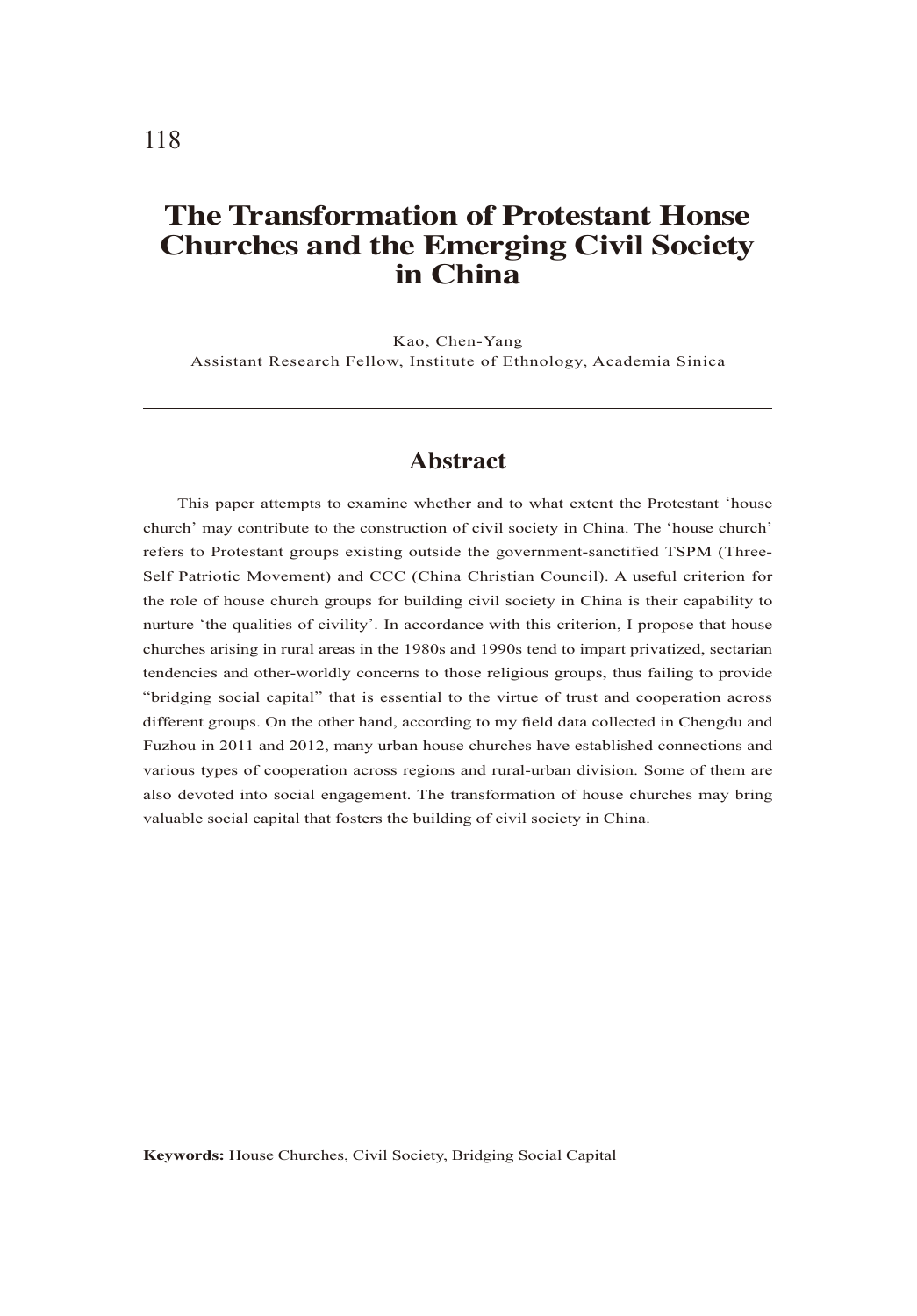# **轉型中的基督教家庭教會與 中國公民社會的建構**

高晨揚 中央研究院民族學研究所助研究員

#### 摘 要

本文探討中國基督新教「家庭教會」的發展是否有助於中國 公民社會的建構。自改革開放以來,沒有加入政府所認可的「基 督教三自愛國運動委員會」與「基督教協會」(稱為「兩會」) 的基督新教群體通常被稱為「家庭教會」。本文提議,評估「家 庭教會」對於中國公民社會建構之貢獻的一個重要面向,在於 檢驗「家庭教會」群體是否有助於培養建構公共領域的「公民特 質」。本文指出,1980與1990年代在農村興起的「家庭教會」常 具有私有化、教派性與他世關懷的傾向,其信仰群體雖然極力維 護一個在國家掌控之外的生存空間,卻難以提供促進不同群體之 間信任與合作的「橋接型社會資本」。然而,依據本人在2011年 與2012年於成都與福州所做的田野調查,許多都市家庭教會逐漸 建立起跨越群體、城鄉、與地區之間的聯繫和合作,並投身於社 會參與。中國的家庭教會的轉型可能帶出有助於建構公民社會的 社會資本,此發展值得繼續觀察。

**關鍵詞:**家庭教會、公民社會、橋接型社會資本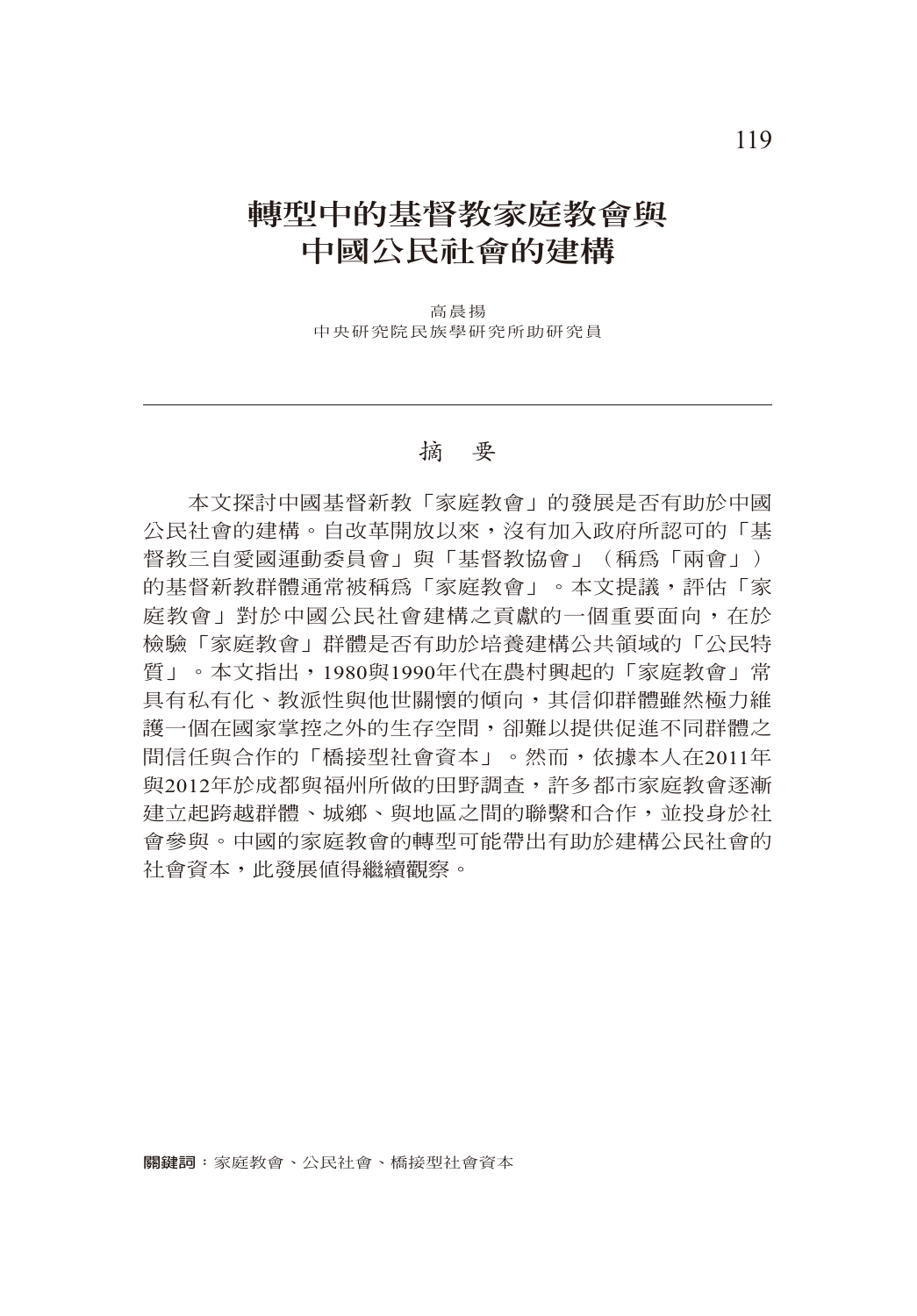120 東亞研究East Asian Studies 2013年1月第四十四卷第一期

## 壹、前言

2012年3月,「美國國際宗教自由委員會」發表其「國際 宗教自由年度報告」(2012 Annual Report, U.S. Commission on International Religious Freedom)。如同以往,中國再次被列為「特 別關注國」(countries of particular concern)之一。報告中所關注 的議題,包括了中國政府繼續騷擾、威脅、逮捕、監禁未向政府登 記的基督新教「家庭教會」信徒, 在過去一年中有超過一千位基督 徒由於參與宗教活動或提倡宗教自由而遭逮捕並判刑一年以上。內 文所討論的幾個「家庭教會」的案例,其中之一是在過去幾年中引 起廣泛關注的「北京守望教會」。這是一個由大學師生、專業人 士,與中產階級所組成的城市型家庭教會,成員約一千人。「守望 教會」原本是十幾個分散在不同家庭中的小組聚會,但在2005年開 始制定了正式的教會規章制度,租用寫字樓場地進行聚會活動,從 家庭走向公共空間。隔年開始以獨立教會的名義向政府部門申請登 記,但由於「守望教會」未加入政府認可的「基督教三自愛國運動 委員會」,其申請被宗教局拒絕。自2008年北京奧運會前幾個月開 始,「守望教會」遭到北京市警方與宗教局突襲,要求停止聚會, 其租用場地的房東在政府施壓下提前解約,接連換了幾個租用的場 地也都遇到同樣的情形。最後信徒捐獻籌款購買了一層寫字樓作為 聚會場所,但業主於教會團體付清款項後,卻在壓力下拒絕交付鑰 匙。「守望教會」在無法取得任何聚會場所的情況下,並沒有再度 將教會分散為家庭聚會,反而在戶外舉行公開的崇拜聚會。2011年 四月至十二月「守望教會」每周日舉行戶外崇拜的期間,大多數成 員曾遭軟禁、羈押與坐牢,也有人工作被辭退,住屋被收回,一位 女信徒在拘留期間遭受強暴。2012上半年會友們已逐漸停止戶外崇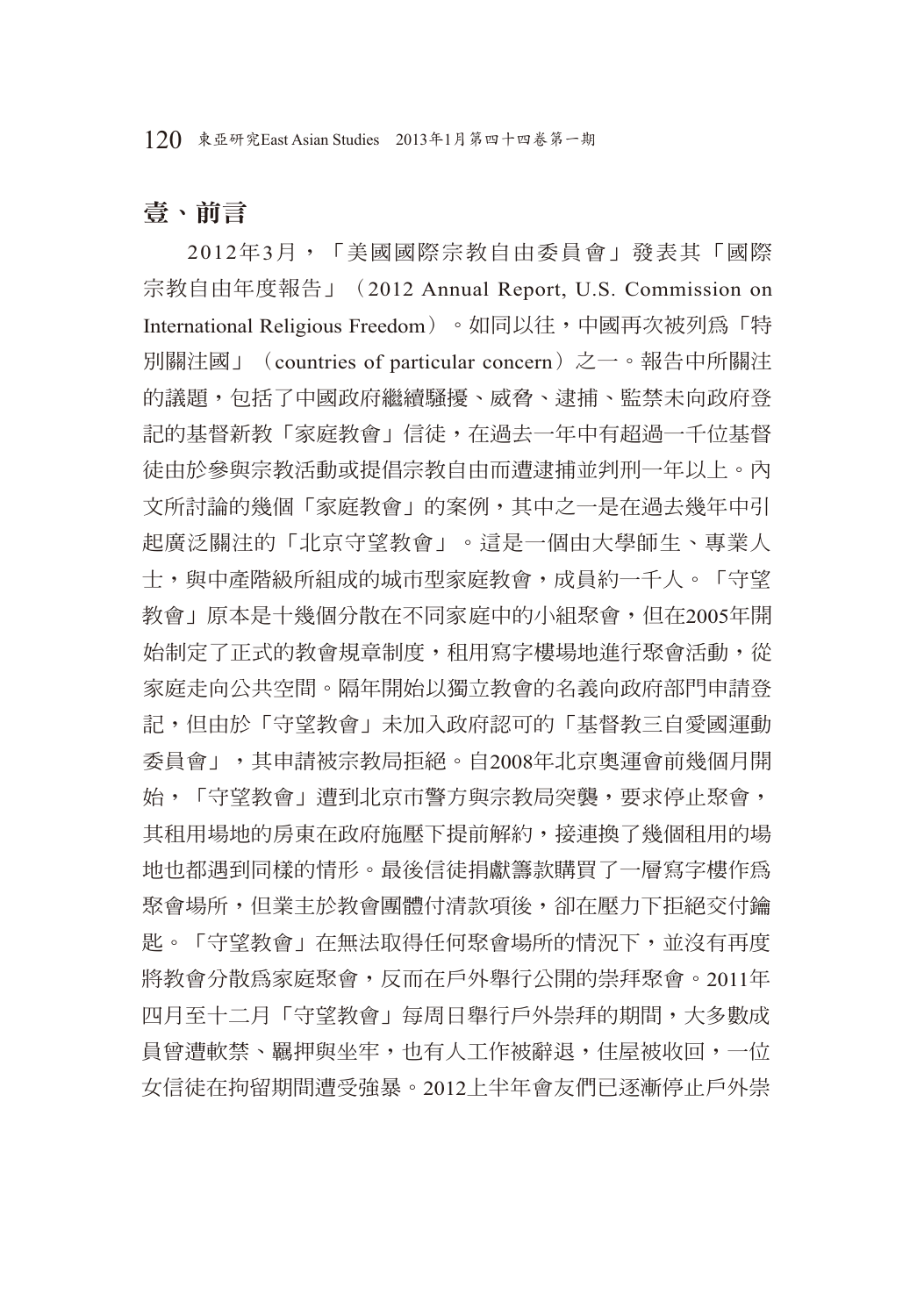拜。<sup>1</sup>「守望教會」引起廣泛的關注,主要原因在於,它嘗試擺脫 中國家庭教會原本具有的隱匿與低調而邁向公開化,從分散在家庭 的活動走向堂會式(congregational)的公眾崇拜,又積極地向政府 爭取合法地位,測試政府政策底線,挑戰現存的宗教管理體制。其 成員在教會公開化、堂會化、合法化方面的努力,標示出近年來一 些城市家庭教會的轉型方向,具有先鋒性的意義。<sup>2</sup>

本文探討中國基督新教的城市家庭教會在近年來的發展與轉 型對於中國「公民社會」的建構有何影響。「公民社會」(civil society) 是一個具有多重理論意涵的概念,<sup>3</sup>近二十年來廣泛地被 學者們用以探討東歐與蘇聯等國家抵制極權統治、邁向民主化的社 會轉型過程。<sup>4</sup> 不同的學者對此概念的界定不盡相同,有時會帶來 溝通與討論上的混淆。大體而論,學者對「公民社會」的討論可 區分為社會學取向與政治學取向兩層意涵。<sup>5</sup> 從社會學取向來看, 公民社會是社會成員為了保護與擴展其共同的利益或價值而自願形

- 1. "2012 Annual Report," U.S. Commission on International Religious Freedom, Retrieved September 12, 2012, pp. 145~146.〈http://www.uscirf.gov/reports-andbriefs/annual-report/3706-2012-annual-report.html〉另參:楊鳳岡,「從破題到 解題:守望教會事件與中國政教關係芻議」,時代論壇(香港),2011年5月5 日。〈http://christiantimes.org.hk/Common/Reader/Version/Show.jsp?Pid=1&Versio n=0&Charset=big5\_hkscs〉
- 2. 邢福增,「從守望教會戶外崇拜事件看中國政教關係的糾結與出路」,時代 論壇(香港),2011年4月20日。〈http://christiantimes.org.hk/Common/Reader/ Version/Show.jsp?Pid=1&Version=0&Charset=big5\_hkscs〉
- 3. 對「公民社會」(civil society)不同理論意涵的討論,參考:李佃來,公共 領域與生活世界——哈貝瑪斯市民社會理論研究(北京:人民大學出版社,  $2006)$ , 頁17~76; Heath B. Chamberlain, "On the Search for Civil Society in China," *Modern China*, Vol. 19, No. 2 (April 1993), pp. 205~209.

4. Gordon White, Jude Howell, and Shang Xiaoyuan, *In Search of Civil Society: Market Reform and Social Change in Contemporary China* (New York: Oxford University Press, 1996), p. 1.

<sup>5.</sup> 以下關於「公民社會」兩種取向的討論,參:Gordon White, Jude Howell, and Shang Xiaoyuan, *In Search of Civil Society: Market Reform and Social Change in Contemporary China*, pp. 3~4.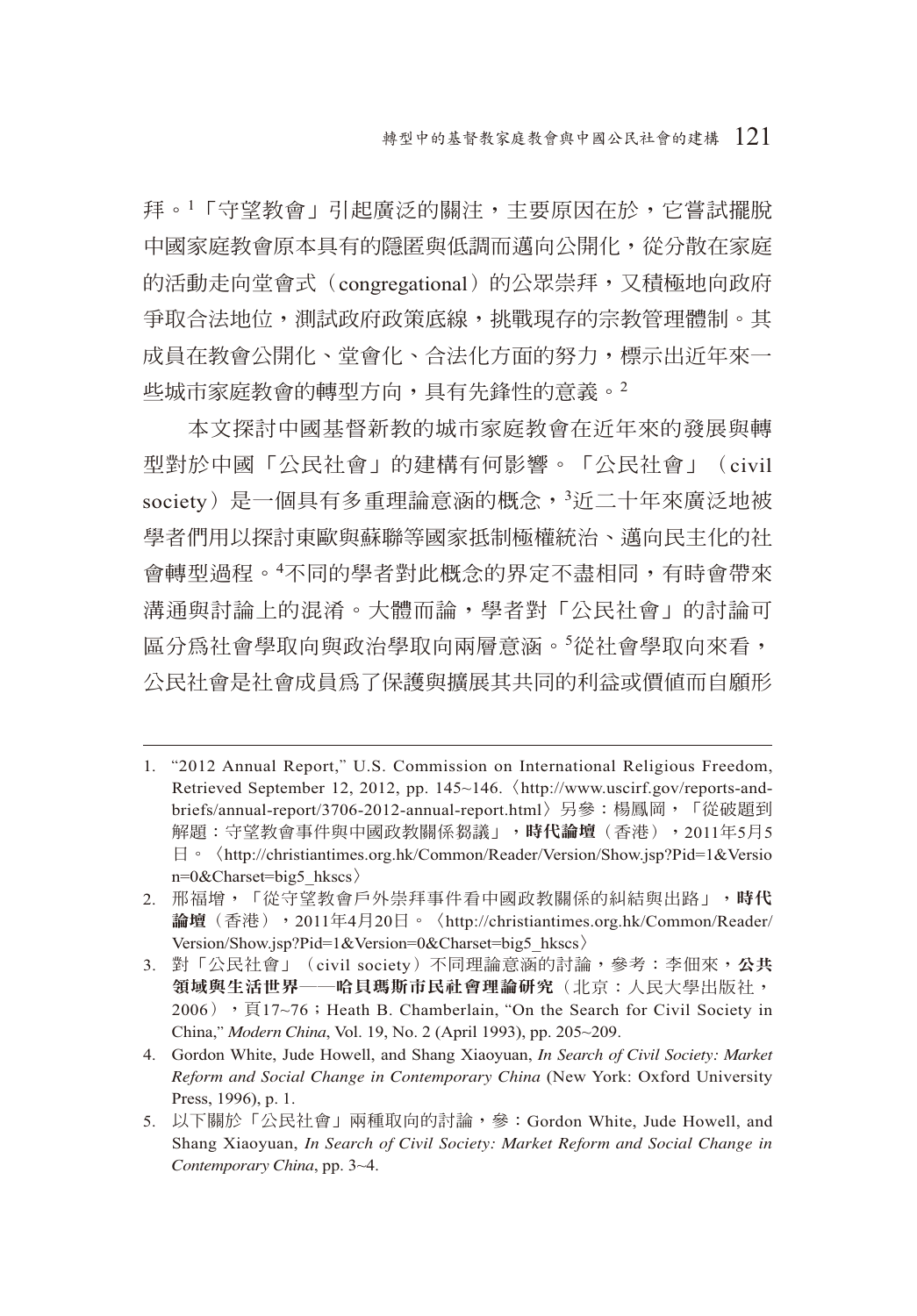成的社會組織,一方面不屬於國家,另一方面也不屬於家庭或私營 經濟,而享有一定程度的自主性。從政治學取向來界定公民社會, 則傾向從自由主義的政治傳統將其視為建基於公民權、代表制,與 法治等原則之上的一種政治社會,在其中市民主動對於被統治的方 式凝聚並表達共識。在政治學取向的理解下,公民社會被視為是 實現自由民主政體的條件。雖然在許多學者的討論中,上述這兩 種「公民社會」的意涵時常被交互使用而不加區別,但如此一來 容易假定了社會學意義上的公民社會之興起必然會導致政治民主 化,而沒有看見公民社會可能同時包含了促進與阻礙民主化的社會 力量。<sup>6</sup>美國社會學家趙文詞(Richard Madsen)進一步指出,即使 公民社會的興起瓦解了極權統治,卻不必然帶來一個民主的公共 領域,也可能會邁向另一個發展的方向:社會的混亂與破碎化(a chaotic fragmentation of society) 。<sup>7</sup>在對中國公民社會的討論中, 有的學者著重於評估自願性的社為組織獨立於國家的「自主性」 (autonomy)程度,似乎隱含著若這些社會組織的自主性越高,實 現民主化的潛能越大。這樣的討論時常將焦點放在歷史上與當代 的中國是否存在西方理論意義下的公民社會,還是只存在著某種 「半公民社會」 (semi-civil society) 或「國家主導的公民社會」 (state-led civil society)的問題上,而沒有嚴肅地檢視各類社會組 織的「自主性」與達至政治「民主化」之間是否有充足的內在聯 繫。<sup>8</sup>然而也已有學者注意到,雖然中國不同類型的社會團體已達

<sup>6.</sup> Gordon White, Jude Howell, and Shang Xiaoyuan, *In Search of Civil Society: Market Reform and Social Change in Contemporary China*, pp. 4~6; Richard Madsen, *China*'*s Catholics: Tragedy and Hope in an Emerging Civil Society* (Berkeley and Los Angeles, USA and London, UK: University of California Press, 1998), pp. 11~12.

<sup>7.</sup> Richard Madsen, "The Public Sphere, Civil Society and Moral Community: A Research Agenda for Contemporary China Studies," *Modern China,* Vol. 19, No. 2 (April 1993), pp. 187~189.

<sup>8.</sup> 例如:Baogang He, *The Democratic Implications of Civil Society in China* (New York: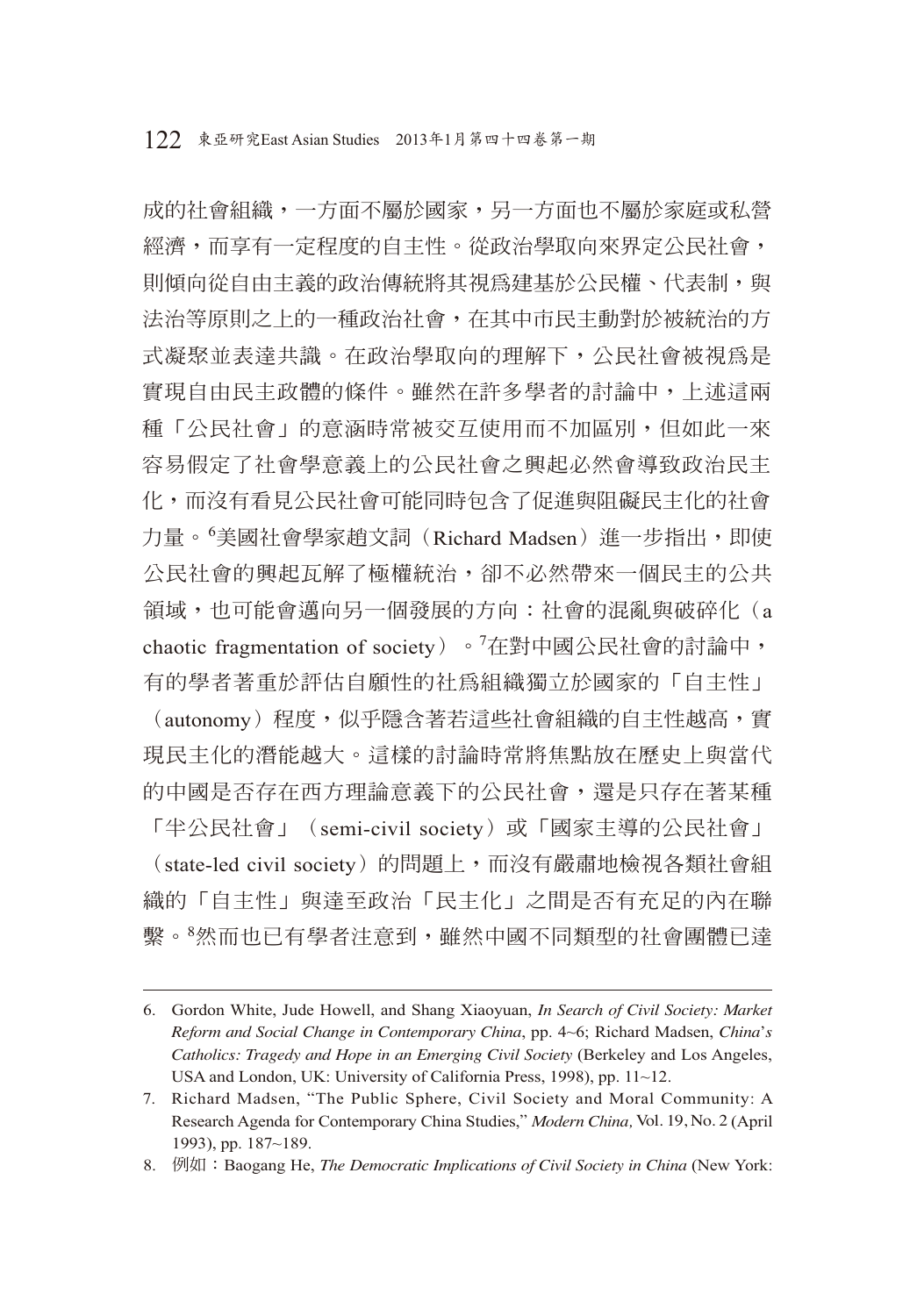致相當程度的自主性,它們卻大多不具備追求公共利益的「公民特 質」(the quality of 'civility'),而容易成為其團體成員營私的工 具,因此非政府組織的高自主性並不必然帶給中國一個健全的公民 社會。<sup>9</sup>

近年來對中國各種社會團體和公民社會的大量文獻中,極少 探討宗教團體與組織對中國公民社會的影響。10這種忽視相當令人 驚訝,因為眾所周知,波蘭的天主教會與前東德的信義宗教會(或 稱路德宗教會,Evangelical Lutheran Church)在這兩個國家分別形 塑了深富活力的公民社會,長期提供異議分子表達言論的社會空 間,又在專制政權瓦解的關鍵時刻以帶有宗教色彩的和平方式凝聚 起民眾對體制變革的期待與共同行動。11而中國自改革開放以來, 各種宗教均蓬勃發展,12因此對宗教的觀察與分析理應成為探討中 國公民社會的重要視角之一。13在對宗教角色的廣泛忽略之中,

St. Martin's Press, 1997); B. Michael Frolic, "State-Led Civil Society," in Timothy Brook and B. Michael Frolic eds., *Civil Society in China* (New York and Lodon: M. E. Sharpe, 1997), pp. 46~67;另參:Qiusha Ma, *Non-Governmental Organizations in Contemporary China: Paving the Way to Civil Society?* (London and New York: Routledge, 2006).

<sup>9.</sup> Yiyi Lu, *Non-Governmental Organisations in China* (London and New York: Routledge, 2009), pp. 144~145.

<sup>10.</sup> 然而也有少數例外: Kenneth Dean, "Ritual and Space: Civil Society or Popular Religion?" in Timothy Brook and B. Michael Frolic eds., *Civil Society in China* (New York and Lodon: M. E. Sharpe, 1997), pp. 172~192; 另參以下對Richard Madsen, *China*'*s Catholics: Tragedy and Hope in an Emerging Civil Society*的討論。

<sup>11.</sup> Baogang He, *The Democratic Implications of Civil Society in China,* pp. 71~72, 75; Richard Madsen, "The Public Sphere, Civil Society and Moral Community: A Research Agenda for Contemporary China Studies," pp. 188~190; David Martin, *Forbidden Revolutions: Pentecostalism in Latin America, Catholicism in Eastern Europe* (London: SPCK, 1996).

<sup>12.</sup> Daniel L. Overmyer, "Religion in China Today: Introduction," *The China Quarterly*, No. 174 (June 2003), pp. 307~316. 另可參此期關於當代中國宗教專刊的其他文 章。

<sup>13.</sup> 例如Baogang He, *The Democratic Implications of Civil Society in China*將宗教組織納 入其所定義的公民社會類別之中(p. 7),也意識到宗教在東歐與南韓民主化的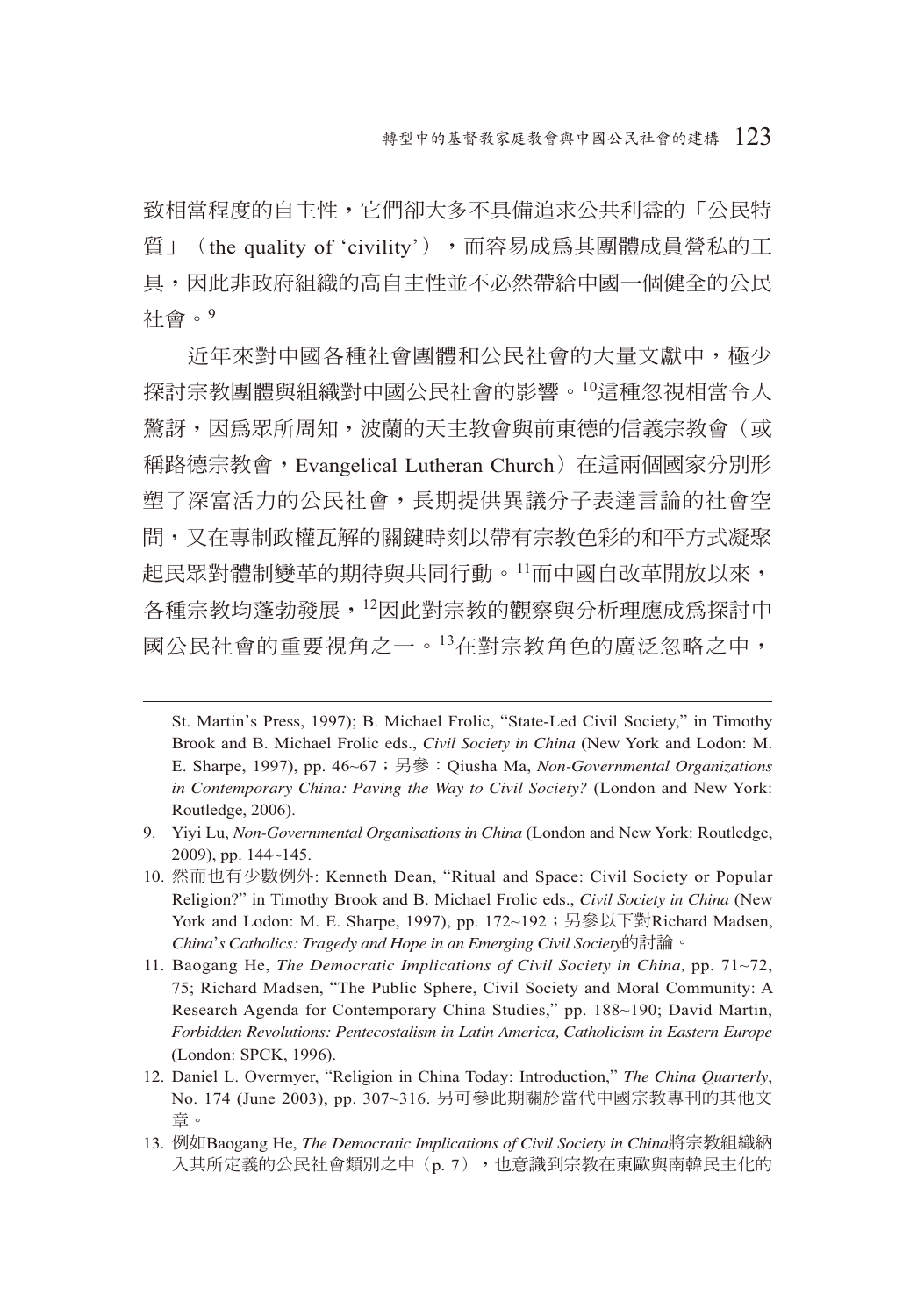一個引人注目的例外是趙文詞(Richard Madsen)的著作*China*'*s Catholics: Tragedy and Hope in an Emerging Civil Society* (1998)。這 本書的主題並非檢視中國政府認可的天主教教會或不被認可的地 下天主教會具有多少獨立於國家掌控的自主性,卻將探討的焦點 放在中國的天主教群體展現出多少的「公民性」('civility')。作 者依據政治學者Robert Putnam(1993)對義大利不同地區民主進 展的研究成果,14指出一個社會群體所具有的「公民性」可以提 供有利於建構公民社會與邁向民主化過程的「社會資本」(social capital)。作者進一步採用Robert Putnam所提出「公民共同體」

(civic community)的四個特徵以檢視中國天主教群體。第一是公 民參與(civic engagement),個人與群體能將自我利益放在更廣 大之公共利益的場景中來理解,而非將公共領域當成追求私利的 戰場。第二是政治平等(political equality),也就是在一個公民共 同體中,彼此之間存在著互惠與合作的橫向關係,而非權威與依 附的縱向關係。第三項特徵是展現出團結、信任與寬容(solidarity, trust, and tolerance)的美德。第四項特徵是結社, 形成作為社會合 作結構的社團 (associations: social structures of cooperation) 。<sup>15</sup>經 過檢視後,趙文詞指出,大部分位於農村的中國天主教群體雖然具 有相當程度獨立於政府掌控的自主性,卻呈現出傳統垂直階級制的 結構,並具有傳統社會的地域主義(localism)。在官方教會與地 下教會之間的嚴重分歧下,教會成員始終無法培養出團結、信任與 寬容的美德來處理內部的歧異,在宗教與社會倫理上則具有強烈 的隔離心態與他世關懷,與當代社會的多元性格格不入。總而言

過程中扮演的關鍵性角色(pp. 71~72, 75, 145)。然而本書對中國各種類型的社 會組織的廣泛分析討論,卻一再忽略了宗教組織。

<sup>14.</sup> Robert Putnam, *Making Democracy Work: Civic Traditions in Modern Italy* (Princeton, New Jersey: Princeton University Press, 1993).

<sup>15.</sup> Robert Putnam, *Making Democracy Work: Civic Traditions in Modern Italy,* pp. 87~91.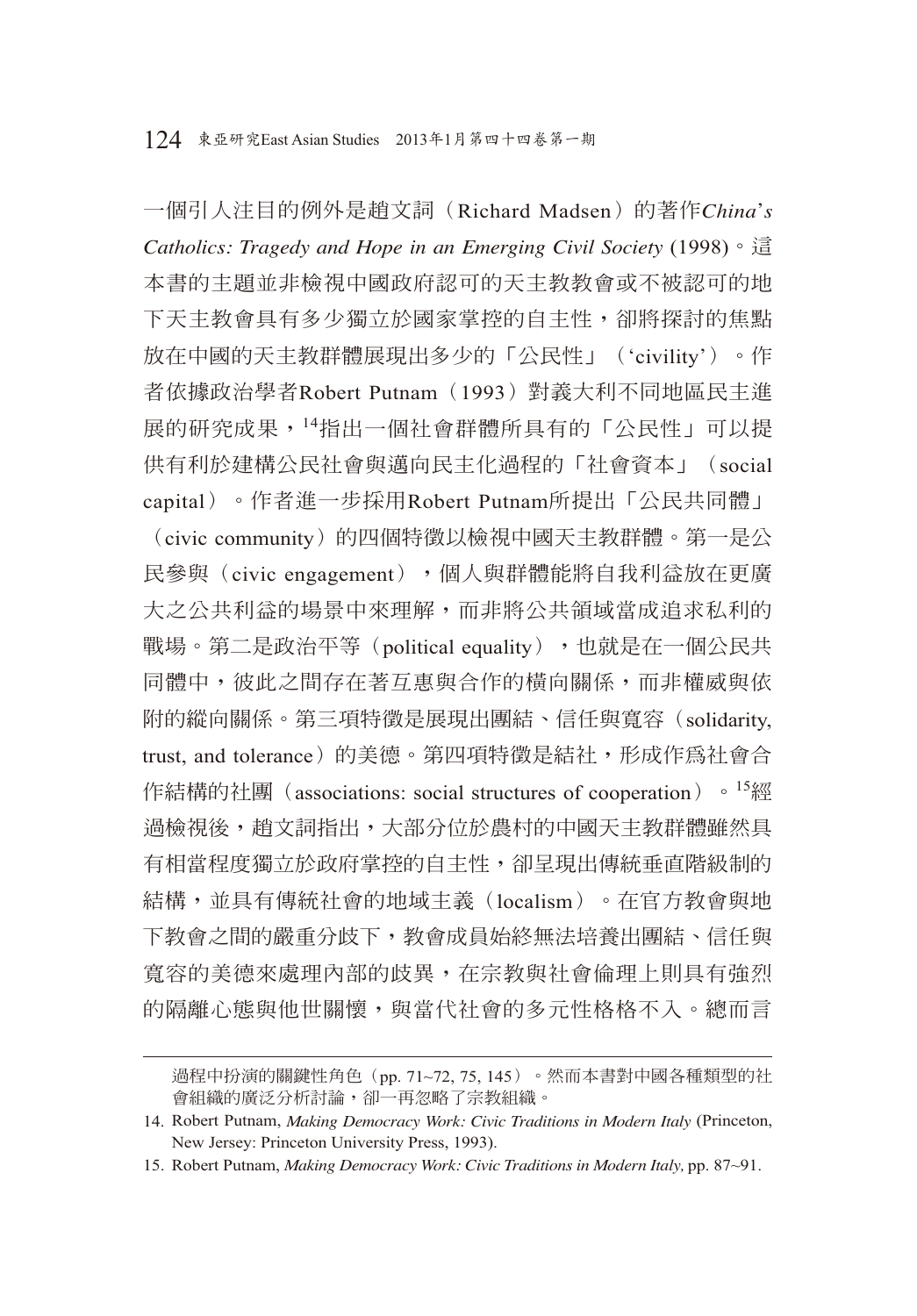之,當前中國的天主教缺乏公民性的道德特質(the moral qualities of civility),這樣的群體同時是社會走向混亂與破碎化的原因與結 果,對於中國朝向自治與民主的社會變革並無幫助。16作者期待梵 諦岡第二次大公會議的改革精神能逐漸深入轉化中國天主教,以扭 轉目前教會團體在建構公民社會的過程中所具有的負向社會資本 (a negative social capital)  $\cdot$  <sup>17</sup>

近年來,許多學者們對社會資本的關注與研究趨於熱絡,對 於不同類型的社會資本發展出進一步的區分。18Robert Putnam在 其探討美國公民的社會資本與文化生活的著作*Bowling Alone: The*  Collapse and Revival of American Community (2000)中, 採用了Gittell 與Vidal對人與人和人與群體不同的連結方式的社會資本類別的 指稱,19將社會資本區分為「結合型社會資本」(bonding social capital) 與「橋接型社會資本」 (bridging social capital) 。<sup>20</sup>「結 合型社會資本」具有向內性的關懷(inward-looking),形成排 他性與同質性的群體,可以提供內部成員社會與心理支持,例如 穆斯林弟兄會、教會中的婦女讀書會,以及上流階級的俱樂部。

「橋接型社會資本」則具外向性的關懷(outward looking),包 含了跨越不同社會類別的人,可以提供成員連結外部的資源與 訊息,例如民權運動與普世性的宗教組織(ecumenical religious organizations) 。這種區分與 Granovetter (1973) 所說社會網絡有

<sup>16.</sup> Richard Madsen, *China*'*s Catholics: Tragedy and Hope in an Emerging Civil Society,* pp. 126~131; 133~138.

<sup>17.</sup> Richard Madsen, *China*'*s Catholics: Tragedy and Hope in an Emerging Civil Society,* pp. 138~142.

<sup>18.</sup> 參:黃源協、劉素珍、莊俐昕、林信廷,「社區社會資本與社區發展關聯性之 研究」,公共行政學報,第34期(2010年3月),頁33~35。

<sup>19.</sup> Ross Gittell and Avis Vidal, *Community Organizing: Building Social Capital as a Development Strategy* (California: Sage, 1998), p. 15.

<sup>20.</sup> Robert Putnam, *Bowling Alone: The Collapse and Revival of American Community* (New York: Simon and Schuster, 2000), p. 22.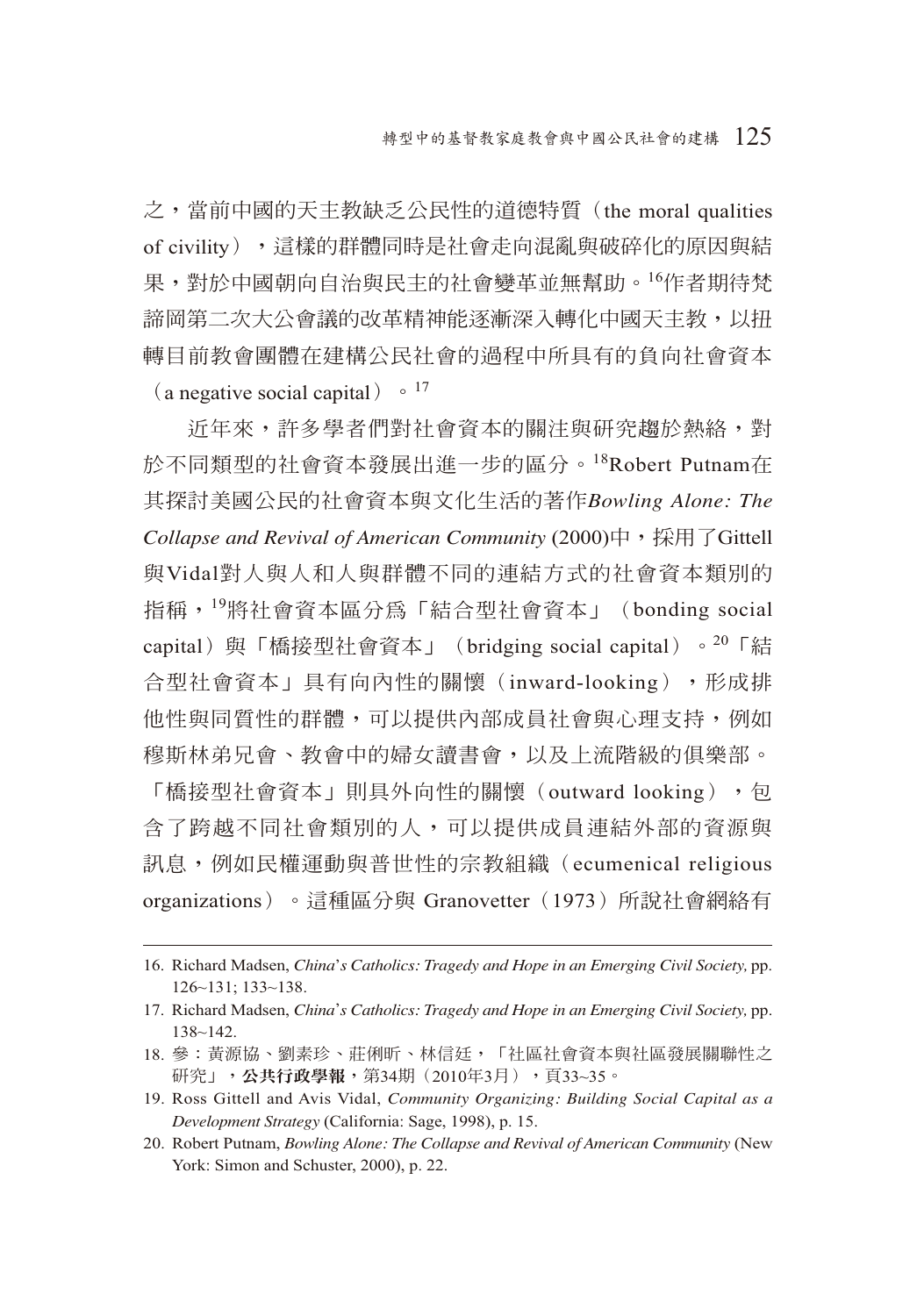126 東亞研究East Asian Studies 2013年1月第四十四卷第一期

「強連結」(strong ties)與「弱連結」(weak ties)之分有相應之 處。「強連結」提供親密小團體緊密的連結,「弱連結」提供個 人與較疏遠並屬於不同團體之人的聯繫。Granovetter指出,「弱連 結」的社會網絡提供個人與群體更多的機會與更好的社會整合, 而「強連結」雖然有利於群體成員,卻容易導致社會的破碎化

(fragmentation)。<sup>21</sup>Robert Putnam (2000)進一步指出,「弱連 結」所帶出的「橋接型社會資本」有助於產生寬廣的認同與互惠, 而與「強連結」相連的「結合型社會資本」使人易於誇耀狹隘的團 體身分,而產生對團體之外社會的強烈敵意。22因此,雖然兩者對 整體社會都可能帶來正面影響,但「結合型社會資本」主要是有助 於群體成員自身,卻可能導致摧毀性、反社會的後果。而「橋接型 社會資本」則對社會整合、效能與發展有更明顯的正面助益,對建 立「公民共同體」有更直接的關聯。學者們對這些不同類型的社會 資本之界定與探討,提供了我們比趙文詞對中國天主教的討論更為 明確與細緻的概念工具。

本篇文章應用趙文詞 (1998) 與Robert Putnam (1993, 2000) 的研究取向,來探討中國基督新教家庭教會是否有助於建構健全的 中國公民社會。自文革後期以來,各個宗教都經歷了復甦,而其中 基督新教的成長尤其快速。231949年基督新教的人數約一百萬人。 在五十年代後期至文化大革命(1966~1976)初期的一連串政治運 動中,教會被關閉、神職人員被下放勞改、宗教書籍遭焚毀,許多 信徒紛紛宣布放棄信仰,基督教似乎已從中國消失。一些證據顯

<sup>21.</sup> Mark S. Granovetter, "The Strength of Weak Ties,"*American Journal of Sociology,* Vol.78, No. 6 (May 1973), p. 1378.

<sup>22.</sup> Robert Putnam, *Bowling Alone: The Collapse and Revival of American Community,* p. 23.

<sup>23.</sup> Daniel H. Bays, "Chinese Protestant Christianity Today," *China Quarterly,* No. 174 (June 2003), p. 488.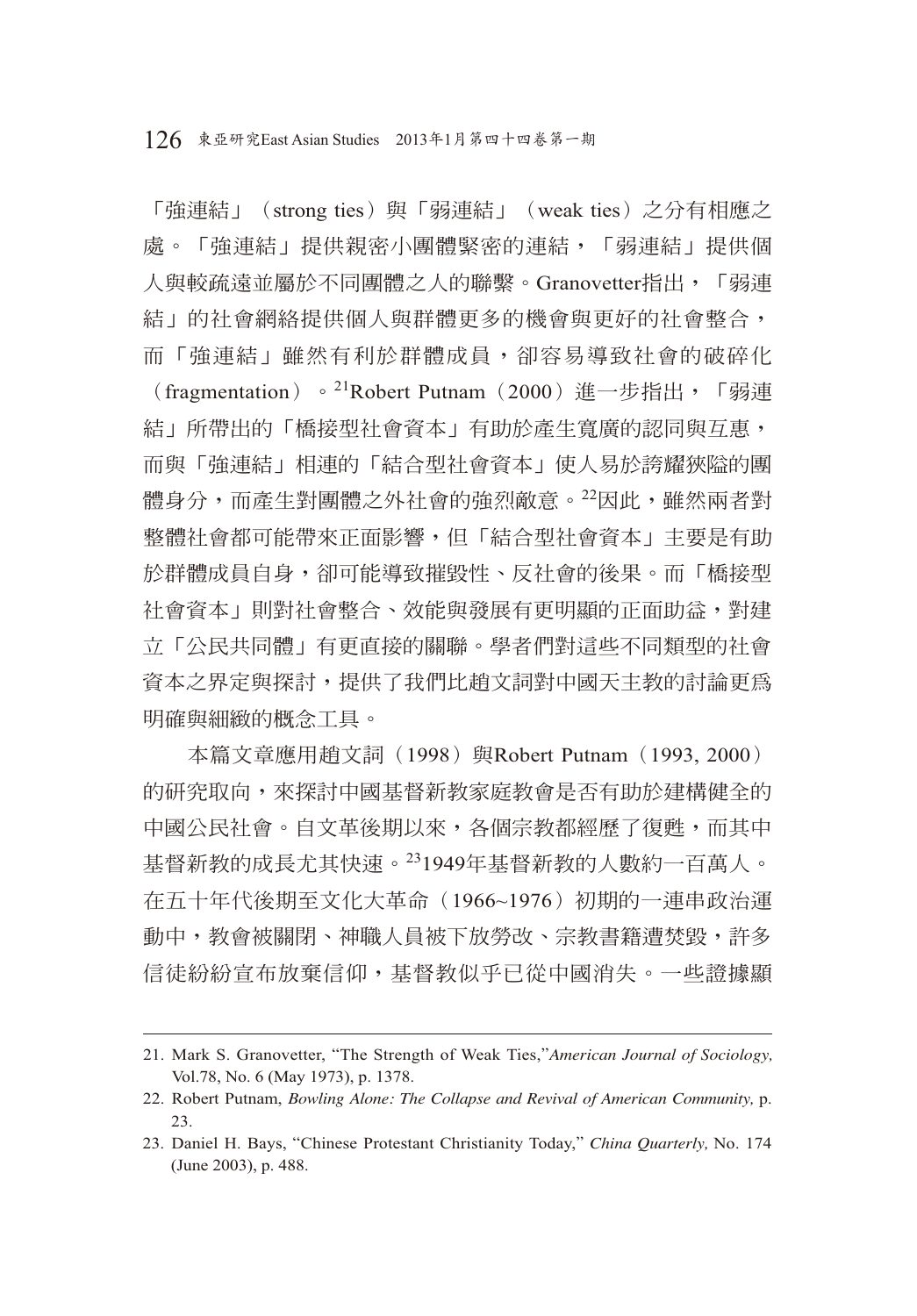示,在文革後期,七十年代中,許多信徒自行組織的地下教會開 始迅速成長。242000年左右,學者們依據不同的資料來源對基督徒 人數提出了好幾個差異頗大的估計。大致而言,向政府登記並參加

「基督教三自愛國運動委員會」與「基督教協會」的「三自教會」 人數大約1,500萬,但若包括未向政府登記的「家庭教會」,不同 的學者們接受的總人數介於3,000萬至6,000萬之間,並認為「家庭 教會」的信徒多於「三自教會」。25基督教的成長型態可分為兩個 主要的趨勢。1970至1990年代,成長最快速的是在鄉鎮地區,信徒 大多是未受教育的婦女。26隨著經濟發展與都市化的影響,大量農 村人口移入城市,影響了城市中基督徒人口隨之增加。27另一個趨 勢是自九十年代中期以來,城市中學生與年輕菁英大量接受基督 教,形成了一種新型態、以知識分子為主的基督教群體。28此外, 近年來也出現大量以從農村到城市打工的中下階級為主體的「民工 教會」,然而據本人所知至今尚未有這方面的研究成果出版。

- 24. 趙天恩、莊婉芳,當代中國基督教發展史1949-1997(台北:中福出版社, 1997), 「頁228~232; Ryan F. Dunch, "Protestant Christianity in China Today: Fragile, Fragmented, Flourishing," in Jr. S. Uhalley and X. Wu eds., *China and Christianity: Burdened Past, Hopeful Future* (Armonk, NY: ME Sharp, 2001), p. 201.
- 25. Tony Lambert, *China*'*s Christian Millions* (London, England, and Grand Rapids, MI: Monarch Books, 1999), pp. 195~218; Daniel H. Bays, "Chinese Protestant Christianity Today," p. 491; Jason Kindopp, "Policy Dilemmas in China's Church-State Relations: An Introduction," in Jason Kindopp and Carol Lee Hamrin eds., *God and Caesar in China. Policy Implications of Church-State Tension* (Washington, D. C.: Brookings Institution, 2004), p. 5; Fenggang Yang, "The Red, Black, and Gray Markets of Religions in China," *The Sociological Quarterly*, Vol. 47, Issue 1 (February 2006), p. 105.
- 26. Alan Hunter and Kim-Kwong Chan, *Protestantism in Contemporary China* (Cambridge: Cambridge University Press, 1993), p. 73; Ryan F. Dunch, "Protestant Christianity in China Today: Fragile, Fragmented, Flourishing," p. 203.
- 27. Daniel H. Bays, "Chinese Protestant Christianity Today," p. 497.
- 28. Fenggang Yang, "Lost in the Market, Saved at McDonald's: Conversion to Christianity in Urban China," Journal for the Scientific Study of Religion, Vol. 44, Issue 4 (December 2005), pp. 423~441.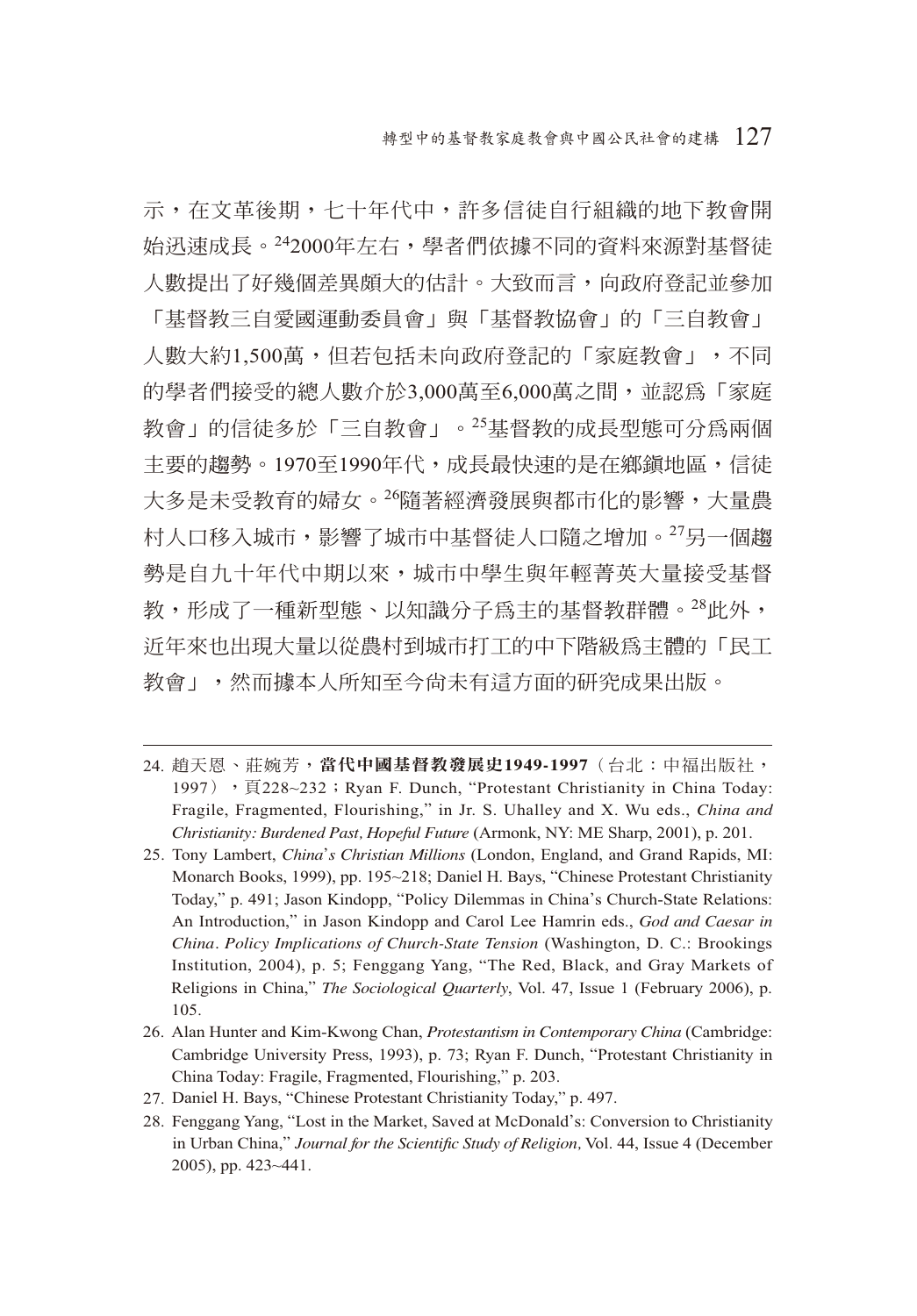本文嘗試論證,九十年代所興起以知識分子為主體的都市家 庭教會比原有的家庭教會型態展現出更為明顯的公民特質。以下將 先評估1970年代至1990年代興起的家庭教會之公民性,再介紹三個 1990年代以來都市家庭教會個案,最後說明新型態的都市家庭教會 在何種意義上更有利於建構健全的公民社會,並探討可能的原因。

## 貳、對七十至九十年代家庭教會公民性之評估

要認識1970年代至1990年代中國家庭教會,我們可以從 Ryan F. Dunch的文章"Protestant Christianity in China Today: Fragile, Fragmented, Flourishing"中對八十與九十年代的中國基督新教之 分類開始。他依據教會群體不同的起源,將其分為由西方宣教士 設立的教會(the mission-founded church)、二十世紀初期興起的 中國本土教會(the indigenous Chinese Protestant movements of the early twentieth century), 以及1970年代出現的基督教群體(the new Protestant movements that have emerged in the PRC since the 1970s)。<sup>29</sup>在這三個類別中,宣教士設立的教會主要位於沿海地 區與長江流域,當時所投入的宣教資源則集中於城鎮。這些教會大 多屬於某一個西方基督教傳統宗派,例如浸信會、長老會、衛理公 會等,並在組織上接受所屬宗派的管轄。1950年代初期,當西方傳 教士被驅逐出境,政府所扶持的「三自愛國運動委員會」發起「清 除中國基督教內帝國主義毒素」的教育與控訴運動,並在實質上接 管了各個宗派組織。30也因此,這些由宣教士設立的教會幾乎全數 在1950年代初期就已加入了「三自愛國運動」。二十世紀初興起的 本土教會,包括著名的真耶穌教會與聚會處(又稱小群),以及

<sup>29.</sup> Ryan F. Dunch, "Protestant Christianity in China Today: Fragile, Fragmented, Flourishing," pp. 197~201.

<sup>30.</sup> 參閱: 邢福增、梁家麟,五十年代三自運動的研究(香港:建道,1996)。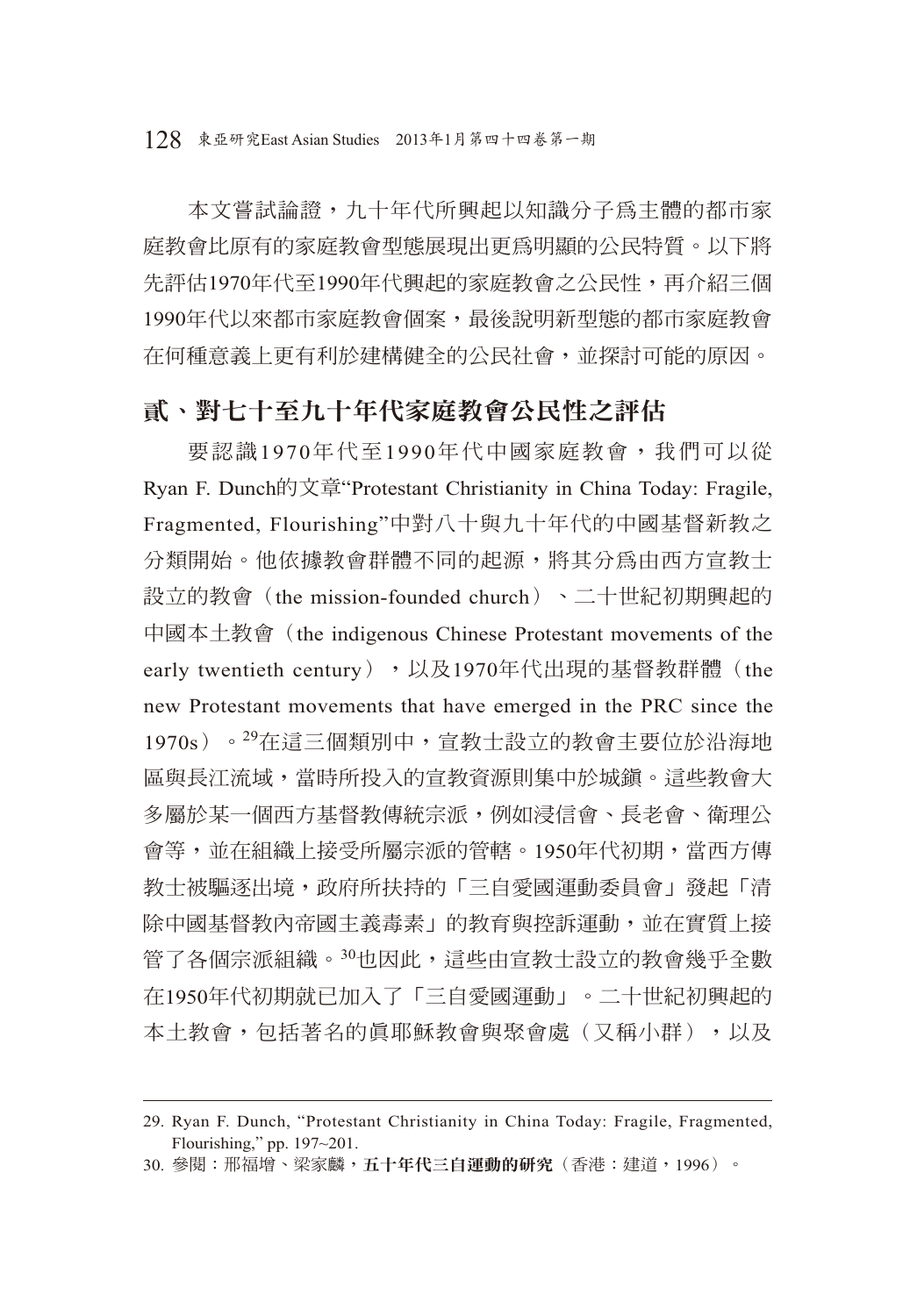個別獨立的堂會,強調割裂與西方宗派傳統的延續,直接以新約 初代教會的模式和「聖靈」為最終權威。這種獨立性在1950年代初 被挪用來作為抵制「三自愛國運動」的論述與社會資源,但在1955 年肅反運動中遭受強力鎮壓,31有些獨立的本土教會被迫加入「三 自」,也有的開始轉入「地下」,成為「家庭教會」之濫觴。有一 位獨立的本土教會傳道人王明道在1954與1955年間公開的發表文章 為其拒不加入「三自愛國運動」的立場辯護,雖然他很快地被捕判 刑,但其立場與思想影響深遠,直到今天仍為許多家庭教會的領袖 所援引,成為家庭教會認同建構的重要資源。32第三類在七十年代 興起的教會與過去的中國基督教歷史傳統沒有直接淵源,他們強調 經驗性的信仰,極為重視例如祈禱醫病、趕鬼、異象、異夢等「神 蹟奇事」。當「三自」組織在改革開放後恢復運作後,由於加入 「三自」意味著要接受一套教會體制性權威,這些具「靈恩」特色 的群體傾於保持自身的獨立性,在鄉村中成為發展快速的家庭教會 運動。<sup>33</sup>

由以上的分析可知,八十與九十年代的家庭教會,主要是由 獨立的本土教會與七十年代新興的農村教會所構成。家庭教會興起 的重要背景在於自五十年代後期開始,宗教活動遭到越來越嚴厲的

<sup>31.</sup> 參閱: 邢福增,反帝、愛國、屬靈人:倪柝聲與基督徒聚會處研究(香港:基 督教中國宗教文化研究社,2005)。

<sup>32.</sup> 參: Richard R. Cook, "Fundamentalism and Modern Culture in Republican China: The Popular Language of Wang Mingdao, 1900-1991," (Ph.D. dissertation, The University of Iowa, 2003); Thomas A. Harvey, "Challenging Heaven's Mandate: An Analysis of the Conflict between Wang Mingdao and the Chinese Nation-State," ( Ph.D. dissertation, Duke University, 1998); Chen-Yang Kao, "The House Church Identity and Preservation of Pentecostal-Style Protestantism in China," in Francis Lim ed., *Christianity in Contemporary China: Socio-Cultural Perspectives* (Oxford, UK and New York, USA: Routledge, 2012), pp. 207~219.

<sup>33.</sup> Chen-Yang Kao, "The House Church Identity and Preservation of Pentecostal-Style Protestantism in China," .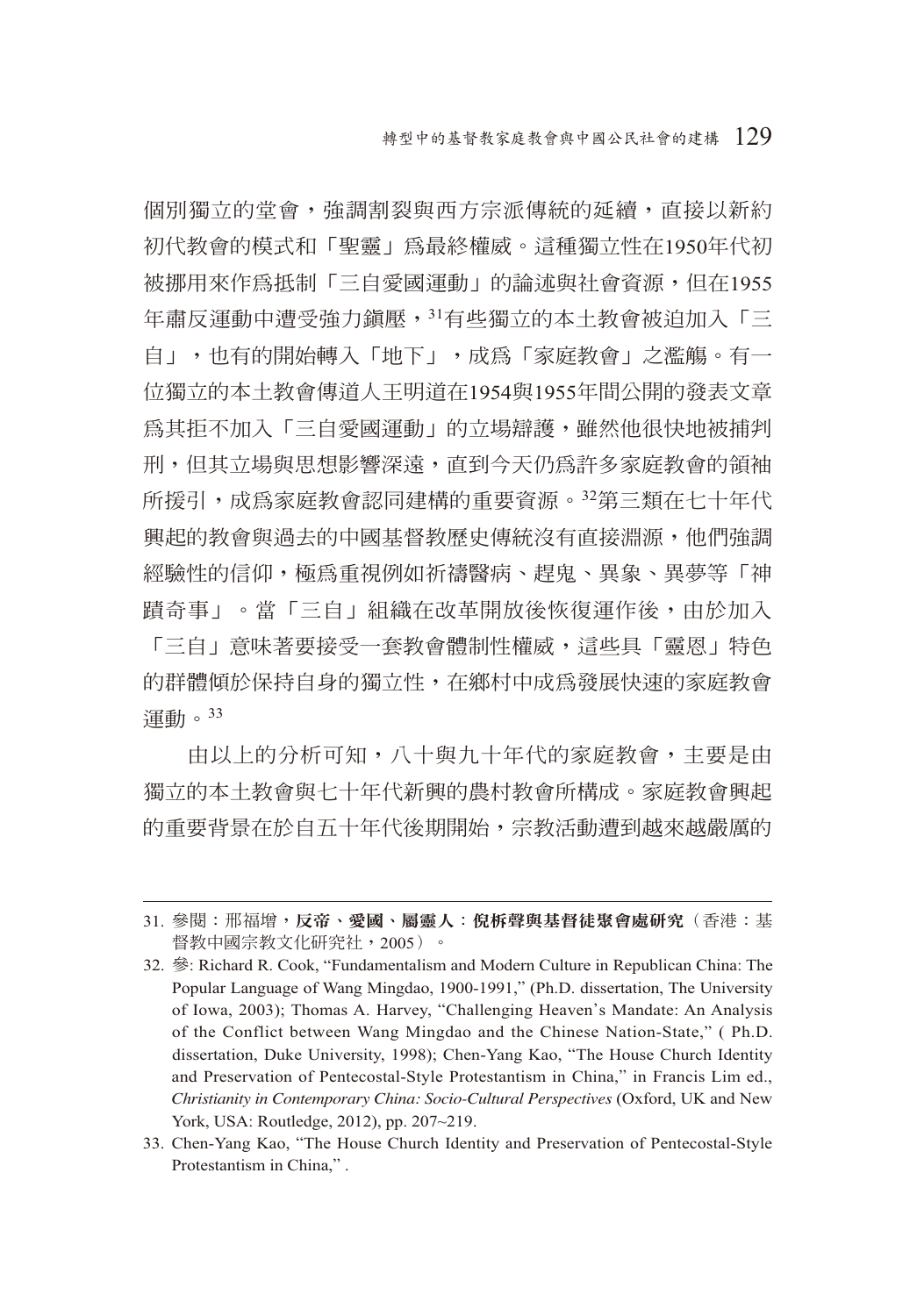打壓,合法宗教活動的空間逐漸縮減。文化大革命(1966~1976) 期間,一切宗教活動均為非法,唯一能續存的是秘密性的地下宗 教。許多證據指出,基督教在文革後期開始快速成長,而1980年 「基督教三自愛國運動委員會」的恢復就是為了使如火燎原般的基 督教地下教會重新被政府掌控。34然而,雖然城市中具有西方差會 宗派背景的教會迅速回到「三自」的陣營中,其他許多教會群體 沒有進入三自,或是進入三自之後又退出。其中的原因甚為複雜, 包括上述早期中國本土教派不願與有西方宗派背景的教會合作;許 多傳道人認為「三自」基本上是政府控制教會的工具,而加入「三 自」是對純正信仰的妥協;「三自」的領導人與政府的關係過於密 切,不被信徒信任;「三自」的牧師傳道訓練不足,無法滿足教會 需要;「三自」組織難以與偏遠農村教會保持聯繫等。其中一個重 要的潛在原因,在於許多信徒已習慣於七十年代不具組織、自發性 強的宗教形式,而對「三自」官僚體系型態的管理感到格格不入, 因此與「三自」產生衝突後很容易選擇退出。35無論沒有加入「三 自」的原因究竟何在,這些家庭教會的起源都可歸類為早期中國本 土的獨立教會與七十年代新興的教會。

本人在2004年與2005年兩次田野調查中,於廣東、福建、湖 北、湖南四個省分中進行研究,訪問過聚會處、真耶穌教會,承 繼五十年代反三自傳統的獨立家庭教會,以及七十年代新興的農 村與漁村的家庭教會。研究結果顯示,本土教會類的家庭教會通 常具有強烈的教派意識(sectarianism),不但與「三自教會」劃 清界線,對於其他教派傳統的基督徒也帶著懷疑與敵意,認為他

<sup>34.</sup> 參: Chen-Yang Kao, "The House Church Identity and Preservation of Pentecostal-Style Protestantism in China," p. 174; Ryan F. Dunch, "Protestant Christianity in China Today: Fragile, Fragmented, Flourishing," pp. 199~201.

<sup>35.</sup> Chen-Yang Kao, "The House Church Identity and Preservation of Pentecostal-Style Protestantism in China," .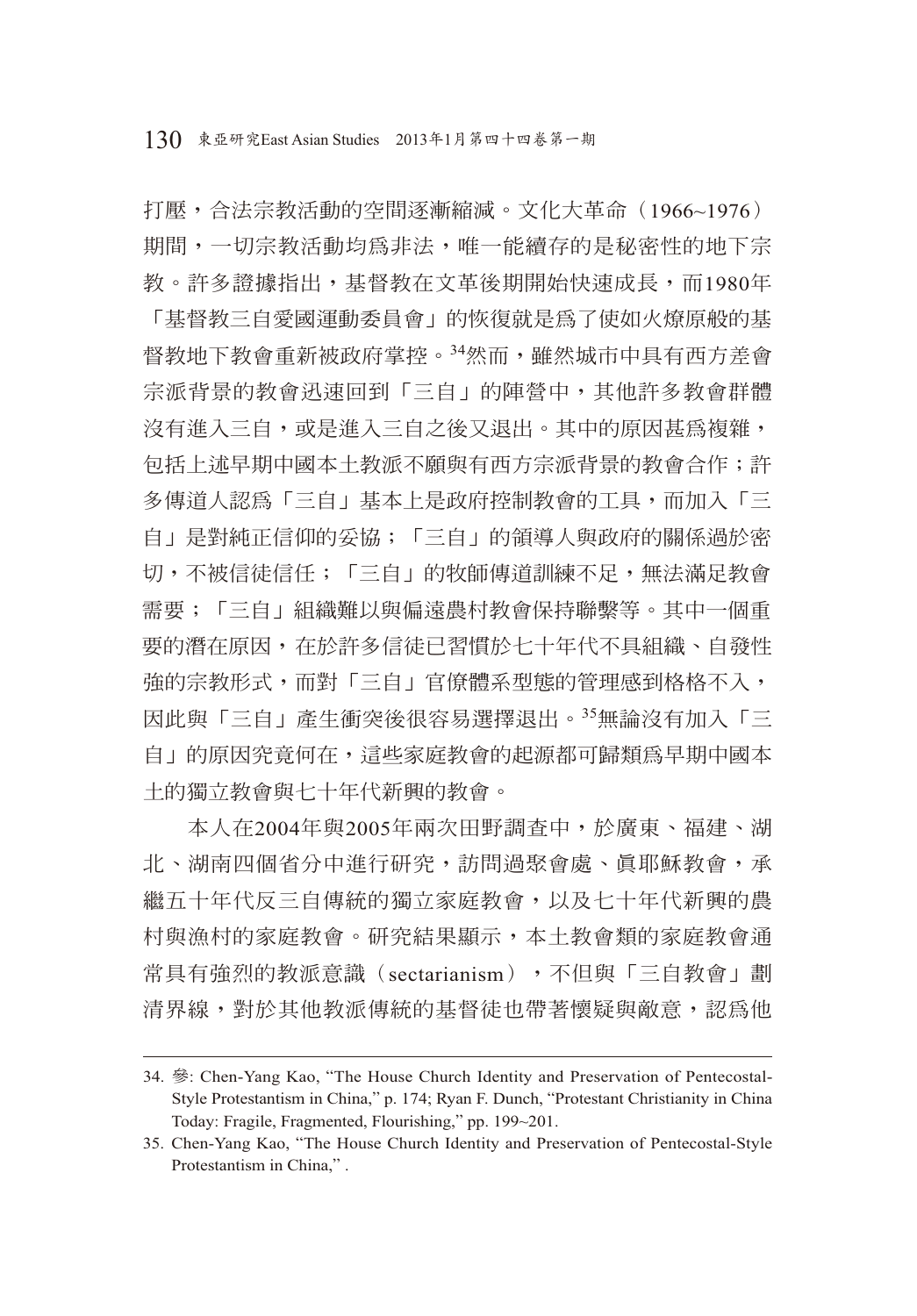們不是信仰純正的基督徒。創立本土教派的領袖都具有復原主義 (restorationism)的想法,相信西方的教會歷史傳統附加了許多人 為的、文化的因素,而失去了信仰原初的純粹性。36他們進而採取 反叛西方教會傳統的態度,認為信仰生活應回到新約聖經所描述的 型態。這種本土基督宗教「反傳統」的性格形塑了其各自的教派意 識。例如,「 直耶穌教會」傾向於認為不採行其宗教實踐(守「安 息日」而非「主日」、說「方言」、實行面向下的受浸等)的基 督教徒沒有「聖靈」,甚至不能「得救」。37「聚會處」(小群) 雖然承認在自身信仰群體之外有真正「得救」的信徒,但那些信徒 所形成的群體並不是眞正「合神心意」、「屬靈」的「教會」, 而只是已腐敗與墮落的「宗教組織」,他們並認為西方傳統下所 形成「宗派」(denominations)的種種差異是對真正「教會」的分 裂。38在當今的中國,「直耶穌教會」與「聚會處」的信仰群體各 自形成廣泛的聯繫網絡,但這種人際與群體關係與其內在強烈的 排他性意識是共存的,時常要在不同的信仰群體之間與之內進行 「真」與「偽」、「純粹」與「參雜」、「人為」與「屬靈」的劃 分,甚至引起自身內部的分裂。例如本人在田野調杳中得知,在改 革開放後,當「聚會處」在海外領導人李常受的帶領下所發展出某 些宗教觀念與實踐傳播回中國,在八十年代初興起了受到政府質疑 並打壓的「呼喊派」,浙江與福建許多家庭教會的聚會處群體就對 是否要接受李常受的教導有不同的意見,在彼此之間帶來嚴重的分 歧與分裂。而本人所接觸承繼五十年代反三自傳統的家庭教會,雖 然沒有「真耶穌教會」與「聚會處」那麼突出的教派特性,仍有強

<sup>36.</sup> 梁家麟,改革開放以來的中國農村教會(香港:建道,1999),百148。

<sup>37.</sup> 參:Xi Lian, *Redeemed by Fire: The Rise of Popular Christianity in Modern China* (New Haven and London: Yale University Press, 2010), pp. 42~51.

<sup>38.</sup> 參:Xi Lian, *Redeemed by Fire: The Rise of Popular Christianity in Modern China*, pp. 159~176.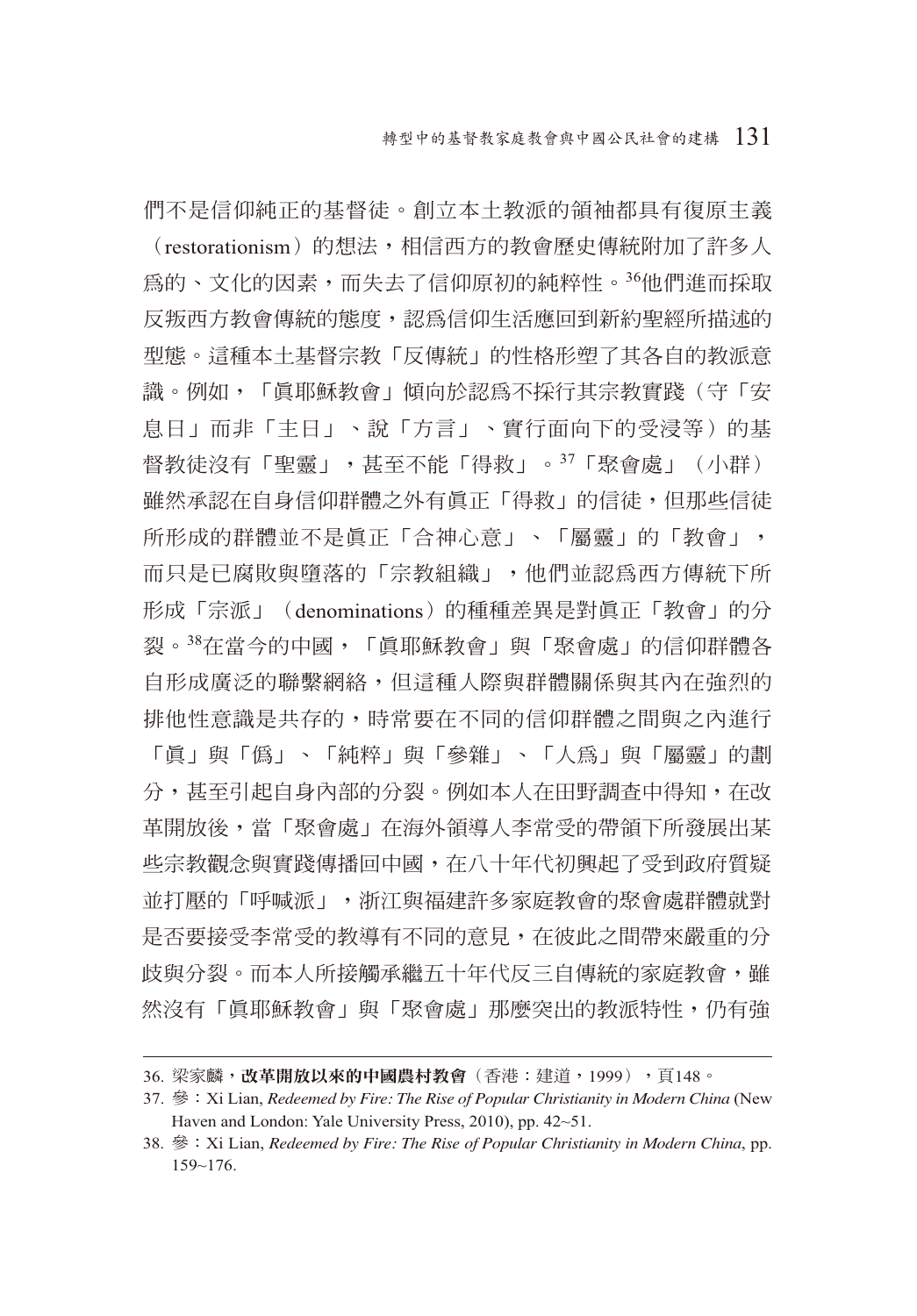烈「純正」教會的意識,不輕易認同屬於其他群體的基督徒。<sup>39</sup>

1970年代新興的農漁村家庭教會雖然不像早期的本土教會具 有那麼強烈的排他性,卻將信仰建基於個人與群體的宗教經驗上, 缺乏建立社群凝聚所需教義、傳統或體制的資源。學者梁家麟觀察 到,文化大革命摧毀了來自西方制度化的基督教,而文革期間所自 發性興起的基督教群體具有中國傳統民間信仰非制度性、「普化 型態」(diffused form)的特徵。40進一步而論,文化大革命期間 對宗教的根除性打壓,一方面使基督教發展出一種「非中心化」 (decentralized)的信仰型態,傾向於採取中國民間宗教的前提與 關懷,強調「趨吉澼凶」的效果與「靈驗」的經歷,使得此一非本 土的宗教得以跨越社會與文化的邊界而傳播。另一方面,對宗教 的打壓使得民間宗教與地方社會原本盤根錯節的相互依存性暫時鬆 動,而僅存的非制度性宗教給予個人更大的宗教選擇空間。這兩 項發展促成了文革後期「五旬節與靈恩型態基督教」(Pentecostal-Style Protestantism)在鄉村地區快速傳播。不同於早先對抗西方傳 統的的本土基督教派,這些新興的群體並不強調「反傳統」,但是 卻在孤立的情況下發展,根本上缺乏對任何教會傳統與體制的認識 與承繼。<sup>41</sup>改革開放後,這種「靈恩型態基督教」從原本缺乏宗教 權威(unavailability of religious authorities)的情況中再次引入聖經

的權威,但卻常常為了保留領袖個人運用的靈恩能力(charismatic

<sup>39.</sup> Mark S. Granovetter, "The Strength of Weak Ties," p. 1378.

<sup>40.</sup> 梁家麟,改革開放以來的中國農村教會,頁147。關於中國傳統社會中普化型態 宗教 (diffused religion) 的討論, 參: Ching Kun Yang, *Religion in Chinese Society: A Study of Contemporary Social Functions of Religion and Some of Their Historical Factors* (Prospect Heights: Waveland, 1991), pp. 294~340。

<sup>41.</sup> Chen-Yang Kao, "The Cultural Revolution and the Emergence of Pentecostal-Style Protestantism in China," *Journal of Contemporary Religion,* Vol. 24, No. 2 (May 2009) , pp. 171~188.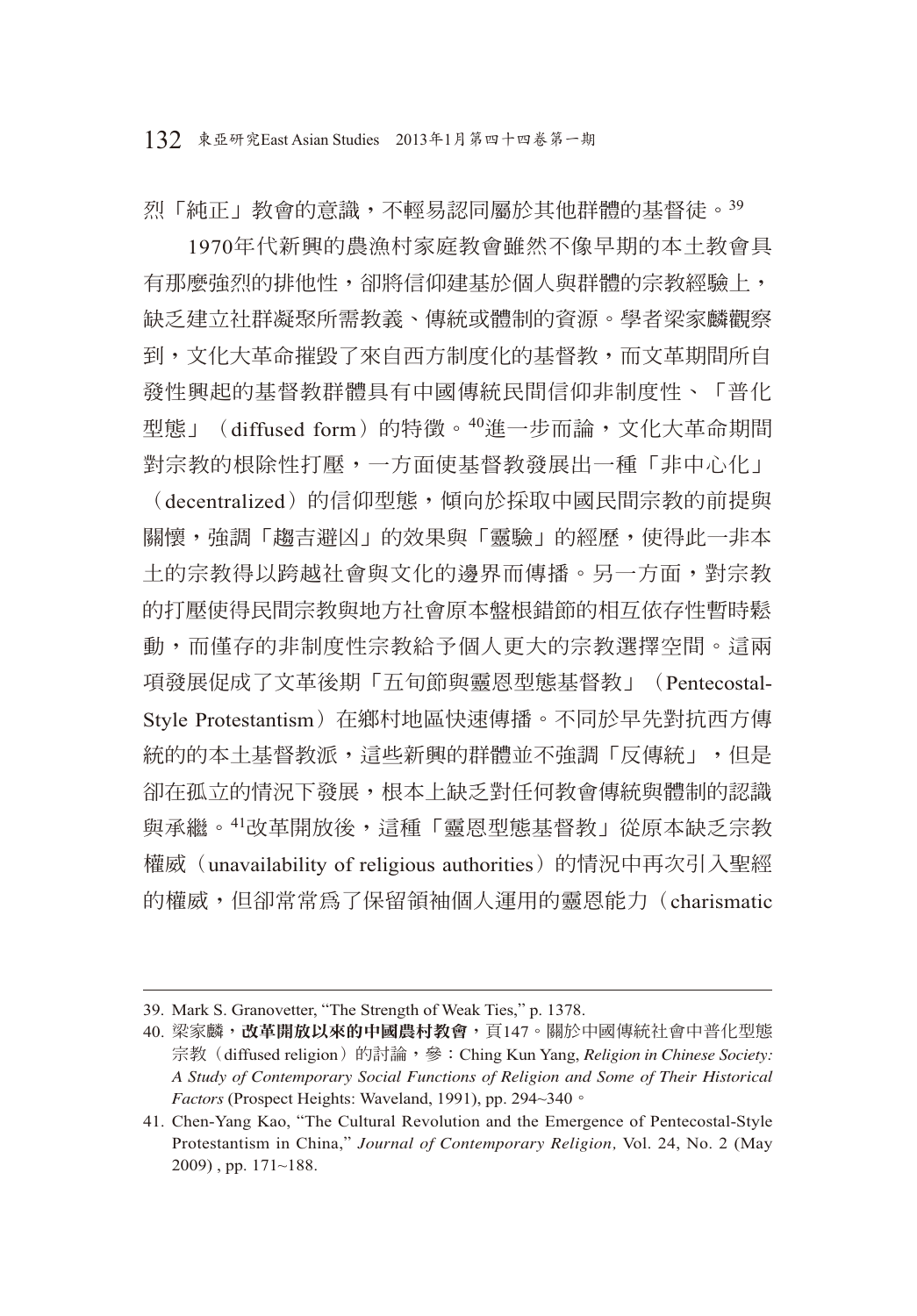power)的空間而傾向於拒絕體制性權威。42在沒有正式組織的情 況之下,信仰團體以「人治」為中心,形成以帶領教會的負責人為 核心的家長制管理;負責人說了就算。信仰團體內部多呈現出縱向 式的決策過程。又由於它們多在鄉村發展,有比較強的地域性,與 別的地區的家庭教會基本上沒有互動的需要。在八十與九十年代, 這些新興的信仰群體因彼此之間的類似性而逐漸建立起跨越地區的 鬆散聯繫,例如傳道人之間不定期的互訪,卻不容易見到長期穩定 的合作關係。

這兩類家庭教會雖然有著各自的背景與特色,但它們都有著 同樣明顯的他世傾向(other-worldly orientation)與個人實用取向的 關懷。早期的本土教派常具有強烈的「世界末日」與「千禧年信 仰」,期盼耶穌很快再度降臨,結束現存世界的混亂與邪惡,並 使真正的信徒享受天國永遠的福份。43在本人曾進行研究的某一個 「聚會處」傳統的群體中,講道內容總是環繞著聖經中「末日預 言」的主題,負責的長老熱衷於對大災難、耶穌再來、信徒的「被 提升天」、地上的千禧年國度等事件應驗的先後順序時間表, 淮行 複雜而細緻的解說,自豪於自己所提出的時間表是符合一切相關經 文內容的最佳版本。七十年代新興的鄉村家庭教會並沒有那麼深厚 的千禧年主義(millennialism)傳統,但同樣將現世生命之外的個 人救贖視為信仰的核心。至於信仰對於現世生活的影響,則多限於 醫病、趕鬼、家庭和睦、事業順利這種實用性的興趣。這兩類教會 的信徒都避免涉入社會公共事務,也沒有任何社會參與和改革的理 想。本人在田野調查的過程中,好幾位不同地區的家庭教會傳道人 都提到在八九年的民主運動時,官方「三自愛國運動委員會」的領

<sup>42.</sup> Chen-Yang Kao, "The House Church Identity and Preservation of Pentecostal-Style Protestantism in China," .

<sup>43.</sup> Xi Lian, *Redeemed by Fire: The Rise of Popular Christianity in Modern China.*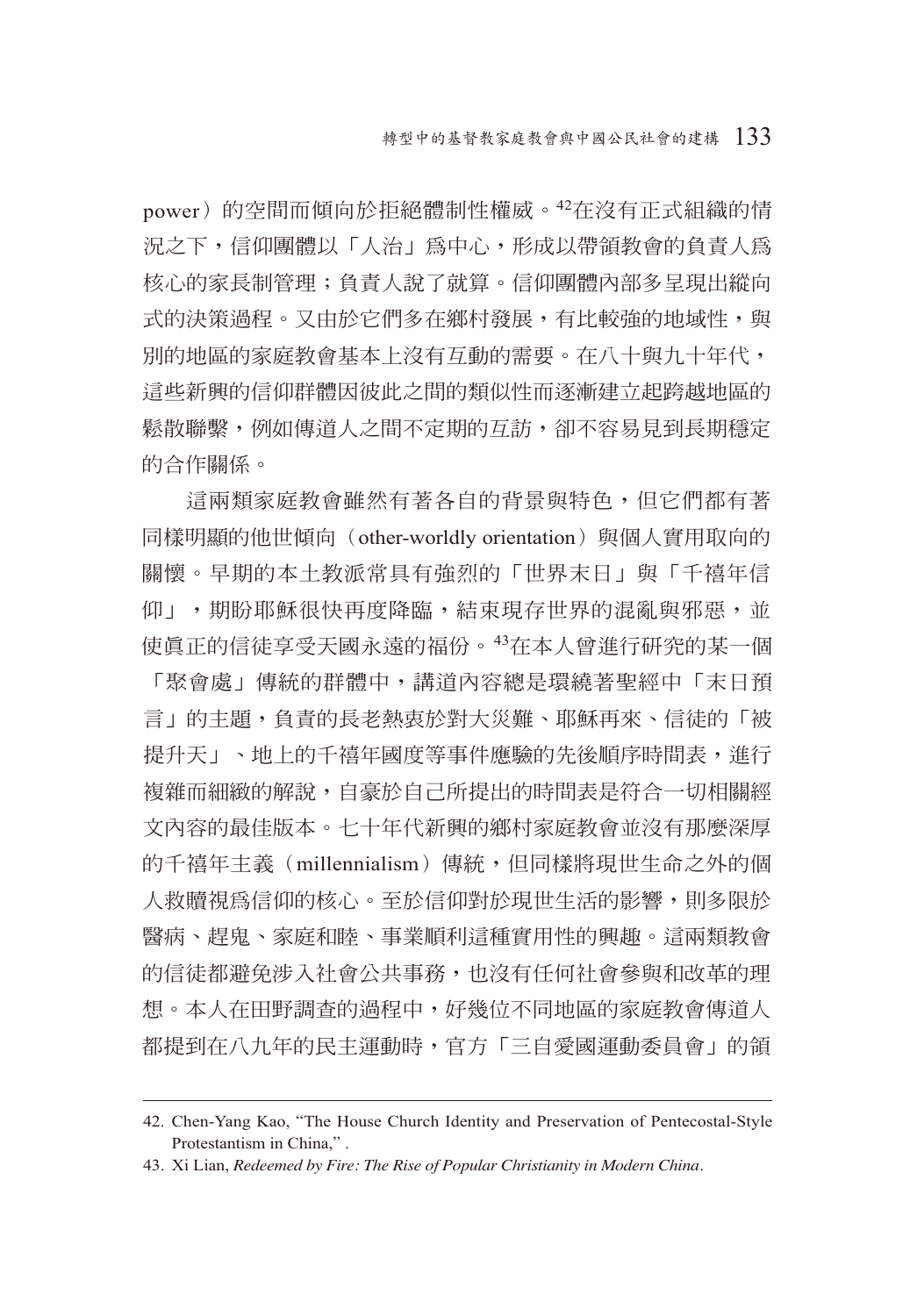袖公開支持學生,但是家庭教會從來沒有表態支持。他們說,這顯 示出家庭教會從來沒有反政府的意圖,反而是「三自」不如所自稱 的那麼「愛國」。對這些家庭教會的信徒而言,基督徒唯一的使命 就是向人傳揚福音,在各地建立教會,預備人逃避最後的審判,進 入即將來臨的上帝國度。現世社會不是他們關懷的領域。

這些家庭教會獨立於政府掌控之外,具有相當的自主性,也 追求共同宗教性的價值與目標,可符合社會學意義上公民社會的基 本定義。從一個角度而言,它們的發展確實有助於拓展社會的自主 性空間並強化社會的多元性。然而,它們卻相當缺乏Robert Putnam (1993)所論「公民共同體」(civic community)的界定性特徵。 它們的信仰實踐所關切的主要是個人與家庭的利益,並對傳播他世 救贖有強烈的熱誠,但對於社會公共利益與福祉則不甚關心。除了 真耶穌教會採用較為民主的治理方式,其他的本土教派與七十年代 新興的群體多呈現垂直式的家長制管理。家庭教會群體內部通常有 著緊密的人際關係,但其彼此之間的團結與信任時常伴隨著對其團 體之外人們的質疑與不信任,嚴重地缺乏「寬容」的美德。這些團 體既然在彼此之間常因教派性、家長制、或地域性因素而不易達致 真誠與良好的溝通,它們各自的發展只會加劇中國社會的「破碎 化」(fragmentation), 難以提供有助於公共領域健全發展的有效 溝通。44若進一步從Robert Putnam (2000)對「結合型社會資本」

(bonding social capital) 與「橋接型社會資本」 (bridging social capital)的區分出發,早期本土教派團體由於各自具有獨特的宗教 世界觀與宗教實踐,成員之間形成緊密連結、同質性高的團體,具 有相當高的「結合型社會資本」,卻對其群體外部的社會持有敵對

<sup>44.</sup> 哈伯瑪斯(Jürgen Habermas)著,曹衛東等譯,公共領域的結構轉型(台北: 聯經,2002)。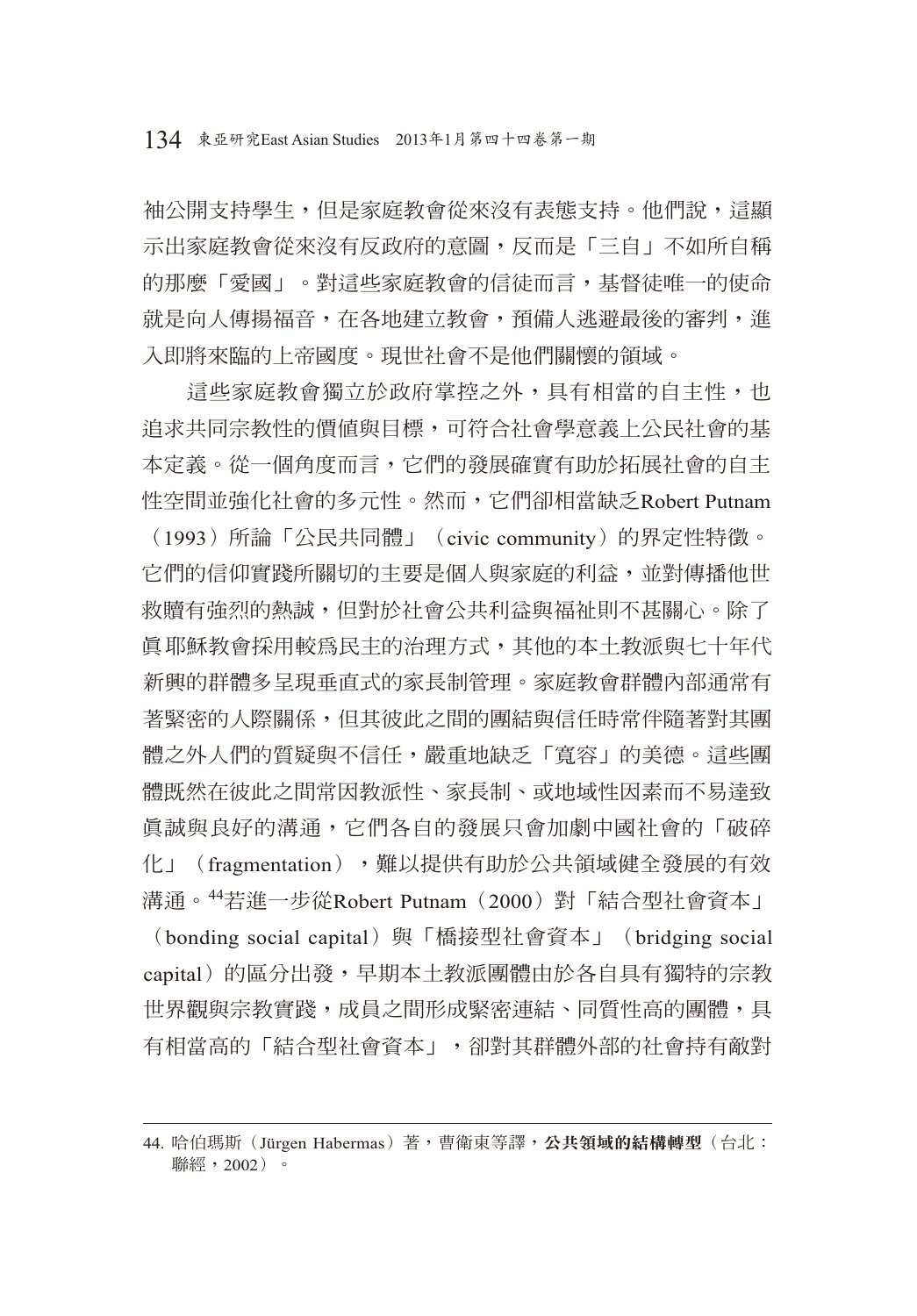的態度,缺乏「橋接型社會資本」。而1970年代新興的農漁村家庭 教會,一方面缺乏明確的宗教傳統提升「結合型社會資本」,另一 方面其各自發展的背景也使不同團體彼此之間「橋接型社會資本」 的進展緩慢。也就是說,這兩類型的家庭教會與中國天主教一樣, 都難以提供建立公民共同體、提升公民特質所需的「橋接型社會資 本」。

## 參、新型態都市家庭教會的案例

Rvan F. Dunch的文章發表時(2001年), 以都市知識分子為主 的家庭教會才剛開始發展,因此他的文章對此沒有多加探討。至 目前為止,對於此類家庭教會所發表的正式研究也不多。45本人於 2011年在四川成都市與附近農村,以及2012年在福州市與附近漁村 地區再次針對家庭教會進行田野調查。這兩次的調查發現,近幾年 來都市型態家庭教會的發展已經相當不同於之前學者對中國家庭教 會的描繪。46以下先針對福州市的一個家庭教會與成都市的兩個家 庭教會略作介紹,再嘗試評估它們的發展與公民社會建構之間的關 聯。

一、福州市某家庭教會

本人2012年在福州市所研究的這個家庭教會,與上述提到 七十年代新興的鄉村家庭教會類型有緊密的聯繫。在福建沿海某漁 村地區的家庭教會,自七十年代後期以來迅速發展,到了九十年代

<sup>45.</sup> 以下兩項研究雖然都涉及都市家庭教會,但它們所探討的主題是「都市知識分 子與專業人士為何會成為基督徒」,而非「都市家庭教會」作為社會群體有那 些特徵:Fenggang Yang, "Lost in the Market, Saved at McDonald's: Conversion to Christianity in Urban China," pp. 423~441; 高師寧,當代北京的基督教與基督徒 ──宗教社會學個案研究(香港:道風,2005)。

<sup>46.</sup> 例如:Alan Hunter and Kim-Kwong Chan, *Protestantism in Contemporary;* Ryan F. Dunch, "Protestant Christianity in China Today: Fragile, Fragmented, Flourishing,"; Daniel H. Bays, "Chinese Protestant Christianity Today," .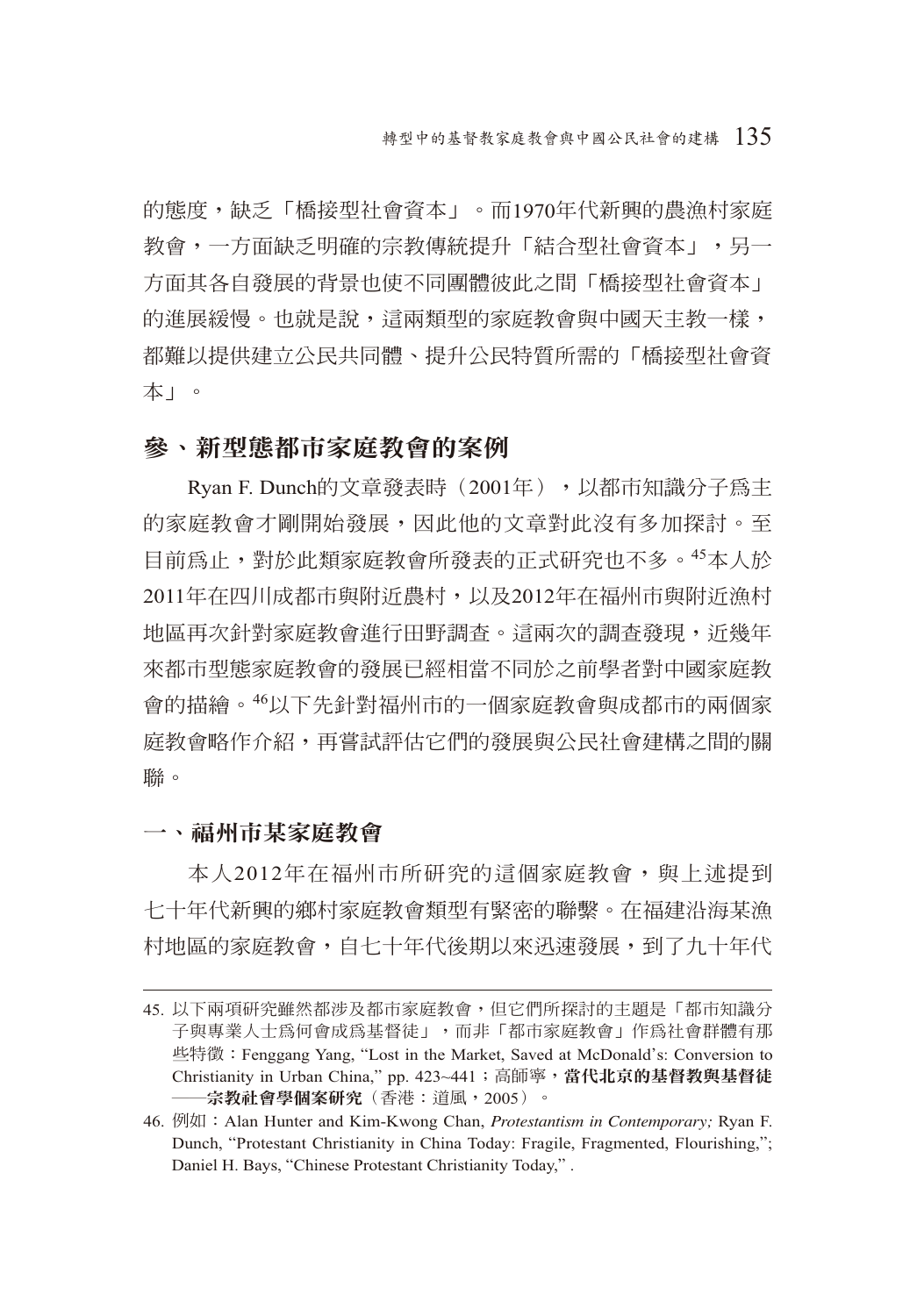後期,這個地區幾乎每個村子都有了家庭教會。47當教會中的年輕 人陸續來到福州就讀大學,教會負責人就有了在福州市建立教會的 想法。2004年這個漁村地區的家庭教會差派與支持一對年輕的傳道 夫婦搬到福州市租屋成為聚會地點。本人2005年時曾幾次參加這裡 的聚會,那時雖然教會才成立一年多, 週日早上的「主日崇拜」已 有五、六十人參加,主要是從福建各地來福州就讀的大學生,大多 由同學介紹帶來,也有兩位是大學老師。當時令我印象深刻的有兩 點,第一是傳道人中最高的學歷只有初中畢業,最年長的一位小學 只讀了四年,但他們竟能帶領與教導這群大學師生。第二是主日崇 拜之後,許多人在廚房忙進忙出預備飯食,幾乎所有人都會留下來 一起吃午飯聊天,新來的人很快就融入這個和樂相處的群體。我當 時很深地體認到「家庭教會」的意涵不只是在家裡聚會,也包括彼 此的關係就像家人一樣親密、互相扶持。這些外地學生因此在福州 有了一個「家」。每次都有第一次來的新朋友,離開時已作了「決 志禱告」,表示要成為基督徒。

2012年我再次來到這個教會時,他們已發展成十幾個家庭聚 會點,有的是在信徒的家中,也有的是教會出資租的私人住宅,每 個聚會點主日崇拜人數大約在30至60人之間。有的仍是以大學生為 主,有的是已上班的社會青年。有十位左右大學畢業生加入傳道人 的行列,承擔起帶領各類聚會與講道的責任。讓我相當意外的是, 這個家庭教會群體不再像以前只和原本的漁村教會保有聯繫,也和 幾個最近幾年從三自教會退出而成立的福州市家庭教會建立很好的 關係,幾個彼此互不隸屬的家庭教會群體一起合作舉辦信徒的培訓

<sup>47.</sup> 關於這個漁村地區家庭教會的研究,請參閱:Chen-Yang Kao, "The Cultural Revolution and the Emergence of Pentecostal-Style Protestantism in China,"; Chen-Yang Kao, "The House Church Identity and Preservation of Pentecostal-Style Protestantism in China,".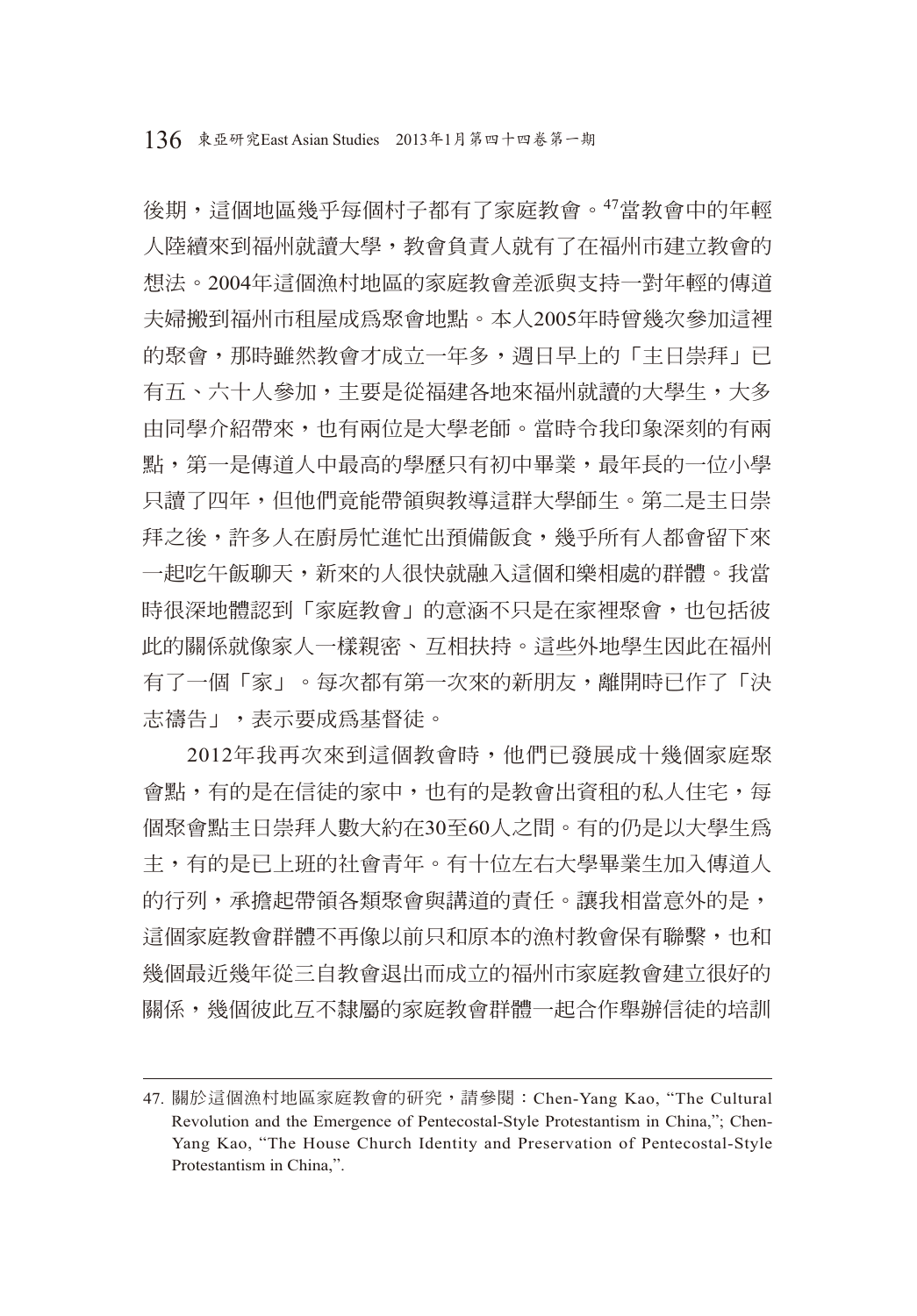班,訓練信徒擔任小組長、帶領查經,使他們能成為信徒領袖。 此外,福建幾個城市與鄉村地區的家庭教會群體已建立起緊密的聯 繫,每年寒暑假在各處舉行各種大專生、青少年的基督教營會。這 些營會由不同地區的教會輪流主辦,然而由於我所研究的這個福州 市家庭教會有許多受過教育與信仰訓練的年輕人,他們提供許多人 力資源。他們的傳道人擔任講員,信徒領袖擔任小組長,規劃吸引 年輕人的營會活動。當我和他們一起吃飯時,他們彼此之間的話題 常是福建某處教會與信徒的近況。禱告會時常為其他地方的教會信 徒的需要禱告。七年前這個教會的資源流動是從鄉村到都市,但現 在則是從都市到鄉村,而且以都市為中心建立起更為廣泛、跨地區 的信徒群體網絡。除了都市有更豐厚的人力財力資源之外,福州都 市教會成為各地區家庭教會網絡樞紐的原因,也在於這些年輕人大 多有著從家鄉遷移而出的經驗,需要在新的地方建立新的人際關 係,因此他們更能夠突破狹隘的地域觀念,有著知識分子與都市人 較為廣闊的視野。對這些福州市青年基督徒而言,「弟兄姊妹」的 定義範圍不只每周日早上一起聚會的幾十位成員,也不是由這十幾 個聚會點組成的團體,而是福建各地與他們有所聯繫的教會信徒。

#### 二、成都市 **M** 教會

以下介紹本人2011年在四川成都市曾進行調查研究的兩個家庭 教會。M教會的起源是1990年代初期一對夫婦在成都兩所大學接觸 學生,進行個人談道,又在家中舉辦杳經班,人數多起來之後轉型 成教會。這對夫婦現在雖然仍然參與教會,但已經將領導與管理的 責任交給他們所帶領出來的大學畢業生。這些年輕的信徒領袖中, 有兩對夫婦與一位單身女性為全時間、支薪的傳道人,其他的人則 是「帶職事奉」,一面工作一面參與教會事務。由於信徒總數已達 一百五十人,他們在成都市共租了三間公寓,正式的「主日崇拜」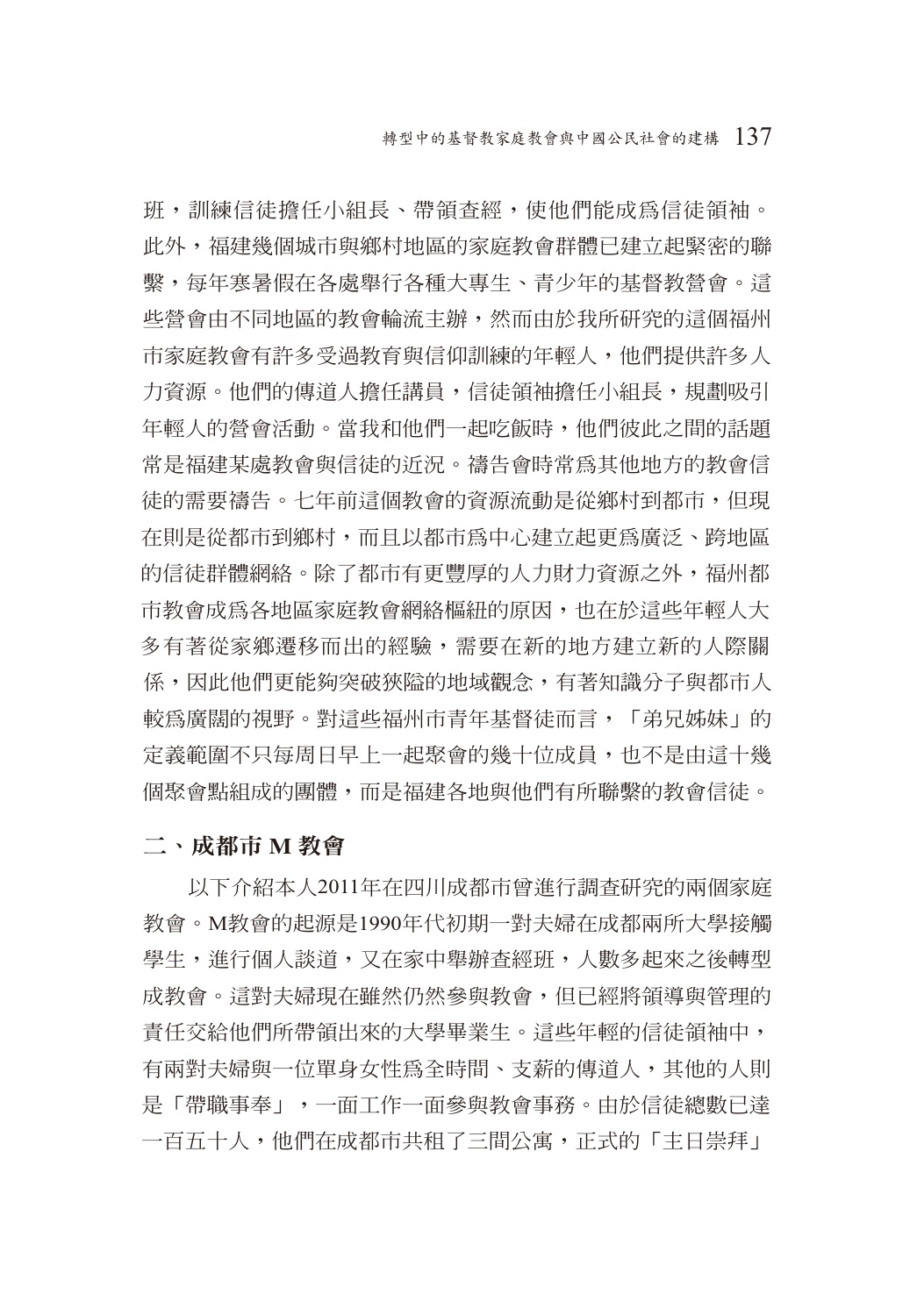共四堂(有兩個聚會點週日早上舉行一堂主日崇拜,另一個點週日 早上與下午各一堂主日崇拜)。這間教會的租屋點都在成都幾個大 學旁,以向大學生傳福音為主要目標。但許多大學生畢業後就會離 開成都,只有一部分留下來工作,因此目前教會七成以上的成員仍 是大學生與研究生。當我在此進行研究時,教會正在草擬章程,走 向更為體制化的道路。在他們所草擬的「中會手冊」中,教會組織 主要依循長老會(Presbyterian Church)的模式,內文中定義「聚 會點」、「支會」、「堂會」、「中會」、「總會」,規定其運作 方式,也明定教會「會友」資格與不同職位(執事、長老、傳道、 牧師)人員的產生辦法、職責與權限,以及財務處理辦法等。同時 他們也已選出第一任的正副中會長。很明顯地,他們正努力地從 一種「人治」、「家長制」的運作型態,走向體制化,以教會規章 作為組織基礎。教會逐漸從一種「家庭」模式轉型成正式的「組 織」。他們同時也在籌劃購買一個單位的寫字樓,讓全教會能同時 聚在一起舉行主日崇拜,但由於會友是以學生為主體,教會在經濟 上並不豐厚,要籌足購買堂會的資金相當困難。

這幾年來成都市M教會與成都北方綿陽市所屬的幾個農村教會 發展出緊密的聯繫。起因是2008年汶川大地震發生後,許多中國家 庭教會與海外的基督教會尋求協助救災與重建的管道,M教會成為 金錢、物資、人員從各地進入災區的一個中繼站,協助一些由基督 徒所組成的海內外救災與重建團體進入災區設立援助站,從事發放 物資與心理重建的工作。M教會與成都其他幾個家庭教會合作共同 扮演了聯繫、接待,與支援這些團體的角色。雖然在救災期間政府 主管單位嚴格禁止傳教活動,但基督徒在接觸災民時仍常從信仰角 度說一些的話鼓勵他們,也為他們祈禱。當救災階段過去,救災團 體撤離時,基督徒就介紹他們曾接觸的災民去當地的教會。也有四 川本地的基督徒在原本沒有教會的村鎮設立新的家庭教會,成都市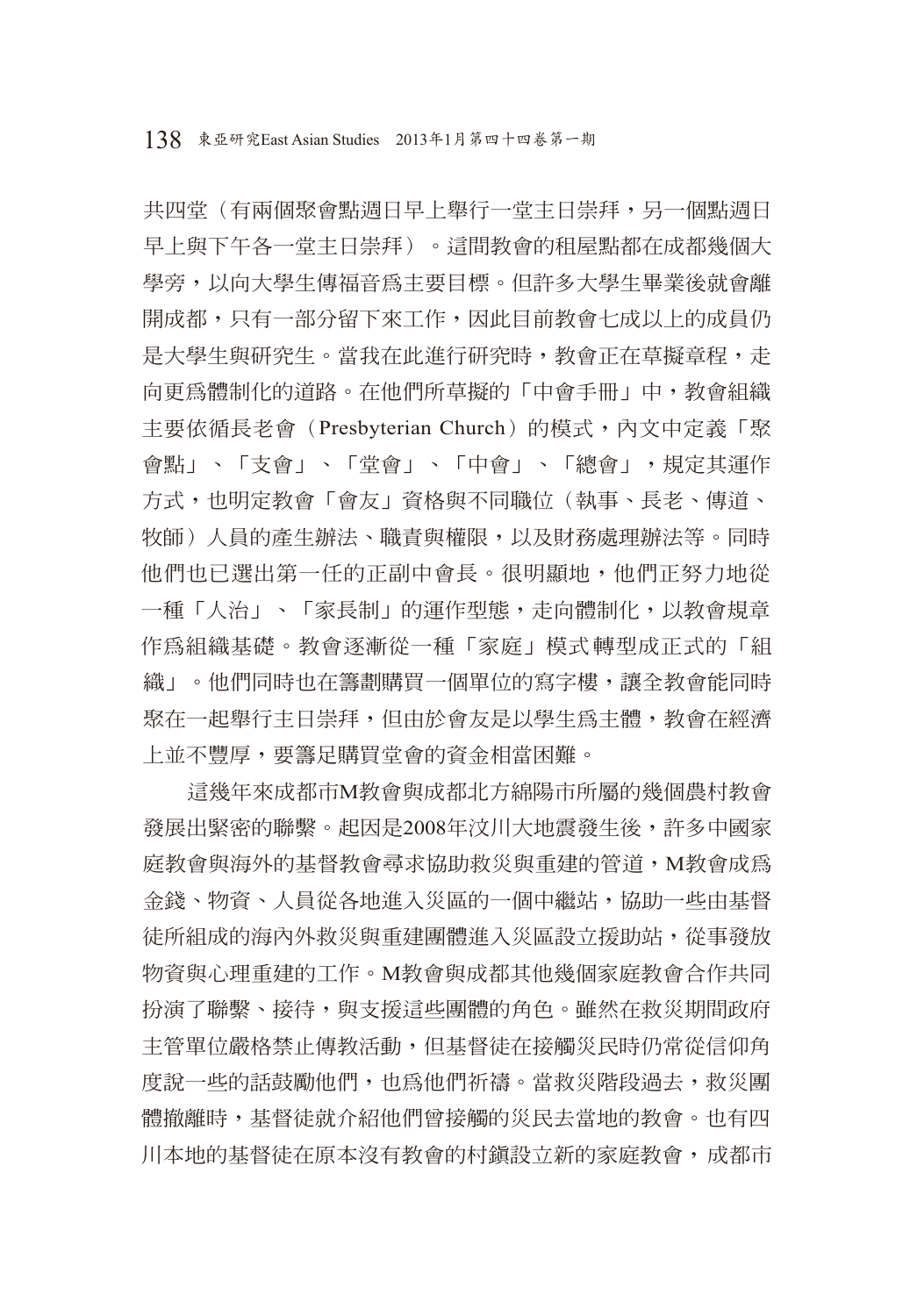M教會則協助幾個新成立的農村家庭教會。除此之外,M教會也受 託執行一項長期計畫,發放助學金給嚴重受災戶的學童,許多小孩 父母親其中一方或兩者皆已亡故。資金來源則是海內外基督徒的捐 款。M教會並聘請兩位專職人員住在重建區的一間鄉鎮教會,定期 去這些學童家中探望與關懷。由於城鄉教會的這種密切的聯繫, 2011年成都市M教會確立規章、走向組織化時,一些農村家庭教會 同意被納入成為M教會的「支會」。其傳道人也成為成都市M教會 所轄屬的傳道人。上述M教會「中會」選出的第一任副會長就是一 位重建區的鄉鎮傳道人。

### 三、成都市秋雨之福歸正教會

在我2011年去成都進行田野調查之前,就已時常讀到報導和文 章討論成都「秋雨之福」家庭教會,所以雖然秋雨之福不是我主要 研究的對象,我仍安排時間去了兩次,也進行訪談。第一次去秋雨 之福時,立刻發現它和我所熟悉的中國家庭教會相當不同。之前所 接觸的家庭教會,無論位於鄉村或城市,都具有某些程度的隱匿 性。例如有一次我在成都市參加一個家庭教會週間晚上的查經禱告 會,只有十幾個人,每次在輪到一位中年男子發言時,他總是言 不及義、文不對題,最後在個人生活分享時他表示正在進行一些研 究,需要蒐集資料等。後來才知道那位中年男子其實就是負責教 會的傳道人,但因為不知道我這個陌生人是誰,立刻偽裝成大學老 師,又表現得像外圍分子,讓我辨識不出他在群體中原有的領導角 色。我原本就熟知許多家庭教會領袖會為了安全發展出一些自我保 護機制,但如此刻意的「作假」還是讓我相當驚訝。都市家庭教會 由於大多都在民宅聚會,聚會結束後常會互相提醒不要一湧而出, 而是一次一兩人陸續的出去,免得引起鄰居與大樓管理員的側目。 然而,一進「秋雨之福」所在的大樓,一樓玄關的樓層介紹上清楚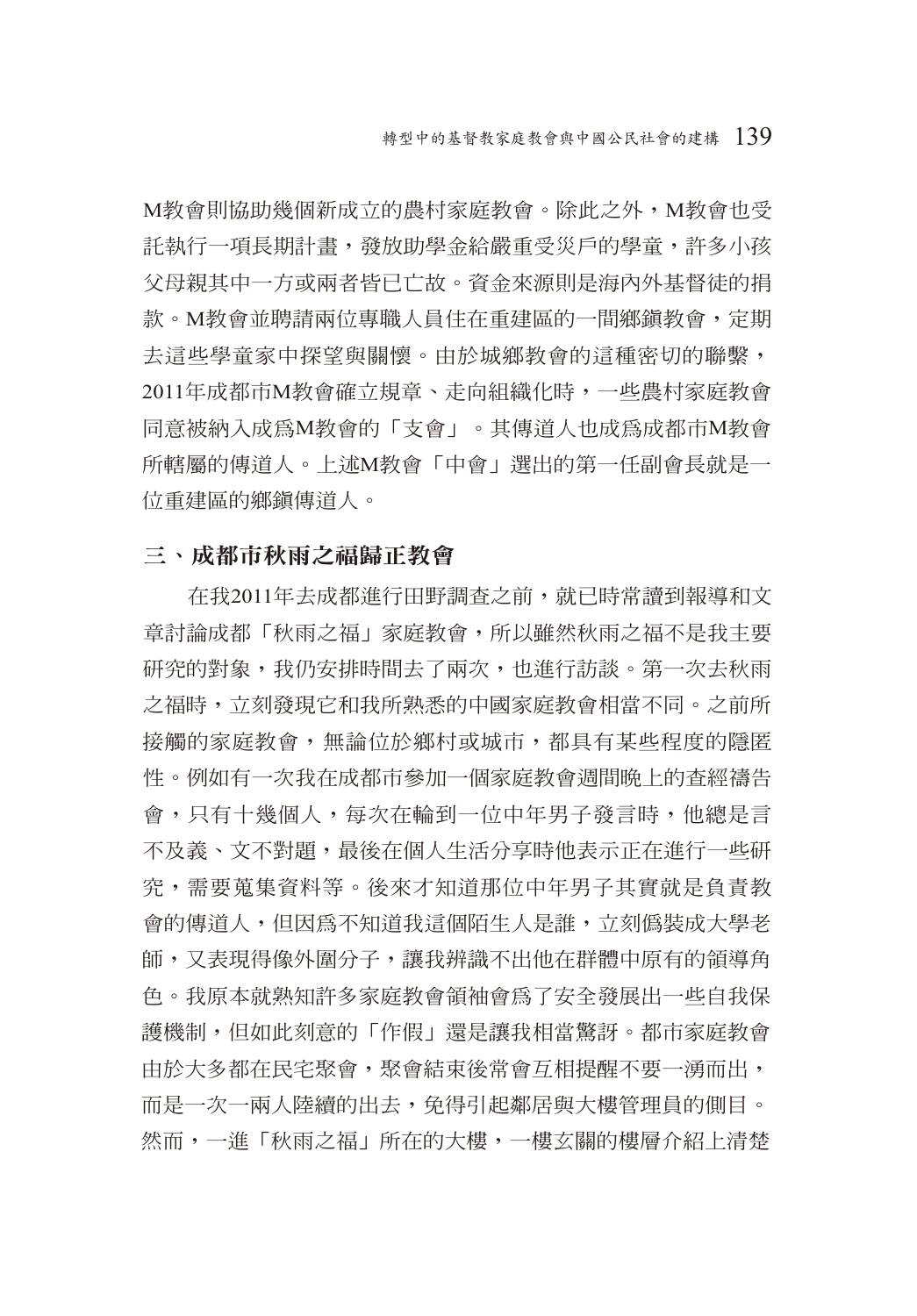140 東亞研究East Asian Studies 2013年1月第四十四卷第一期

的標示著「成都秋雨之福歸正教會」。出了教會所在樓層的電梯, 還沒進到教會正門,整面的走廊牆壁貼著介紹教會的海報,包括幾 次被宗教局與民政局「非法取締」的事件始末。

「秋雨之福」緣起於2005年在一位剛成為基督徒的年輕律師 王怡家中的聚會。2007年,當人數增加到20多人,開始正式成立 「秋雨之福」教會,租用一套住宅公寓作為聚會場所,人數穩定增 加,成員以白領階級與專業人士為主。王怡則被教會按例立為「長 老」,放棄律師專業,成為全時間的傳道人。2008年「秋雨之福」 開始租用寫字樓辦公室。一次信徒們在一個度假村舉行退修會,遭 當地宗教局與警方強行解散,「秋雨之福」向法院控告宗教局非法 衝擊教會聚會。從2009年開始,街道辦的「綜合治理辦公室」一再 以各種名義打斷聚會,使得教會轉移到空地或茶館聚會,不久後教 會接到了成都青羊區行政局「取締秋雨之福教會的行政處罰通知 書」。教會則向成都市民政局遞交一份舉報信,又向四川省民政廳 提出投訴信,指出此「通知書」在法律程序、法律依據,以及事實 依據上都不能成立,要求行政復議。又提出希望民政部門不要參與 以非法手段打擊家庭教會的宗教政策,而能在未來家庭教會合法化 的過程中,扮演公平中立的政府角色。接獲舉報信之後,成都市民 政局一方面建議青羊區民政局糾正取締「秋雨之福」的行政措施, 一方面覆函給教會,表示其不具法律主體資格,因此對舉報信不予 受理。「秋雨之福」繼而向青羊區民政局交付一封投訴信,有趣的 是,此信的重點已不再是爭論對其教會的行政取締依法無據,而是 更進一步指出中國的家庭教會已成為「一個真實的公民的信仰與生 活的共同體,事實上已構成了當代中國民間社會的一個和平、溫和 和保守的組成部分,並在社會慈善、道德倫理、家庭生活、文化創 造等各方面發揮著重要影響」,而政府若任意打壓這個民間社會傳 統,「將在政治、社會和道德的層面,帶來不可預料的對社會公共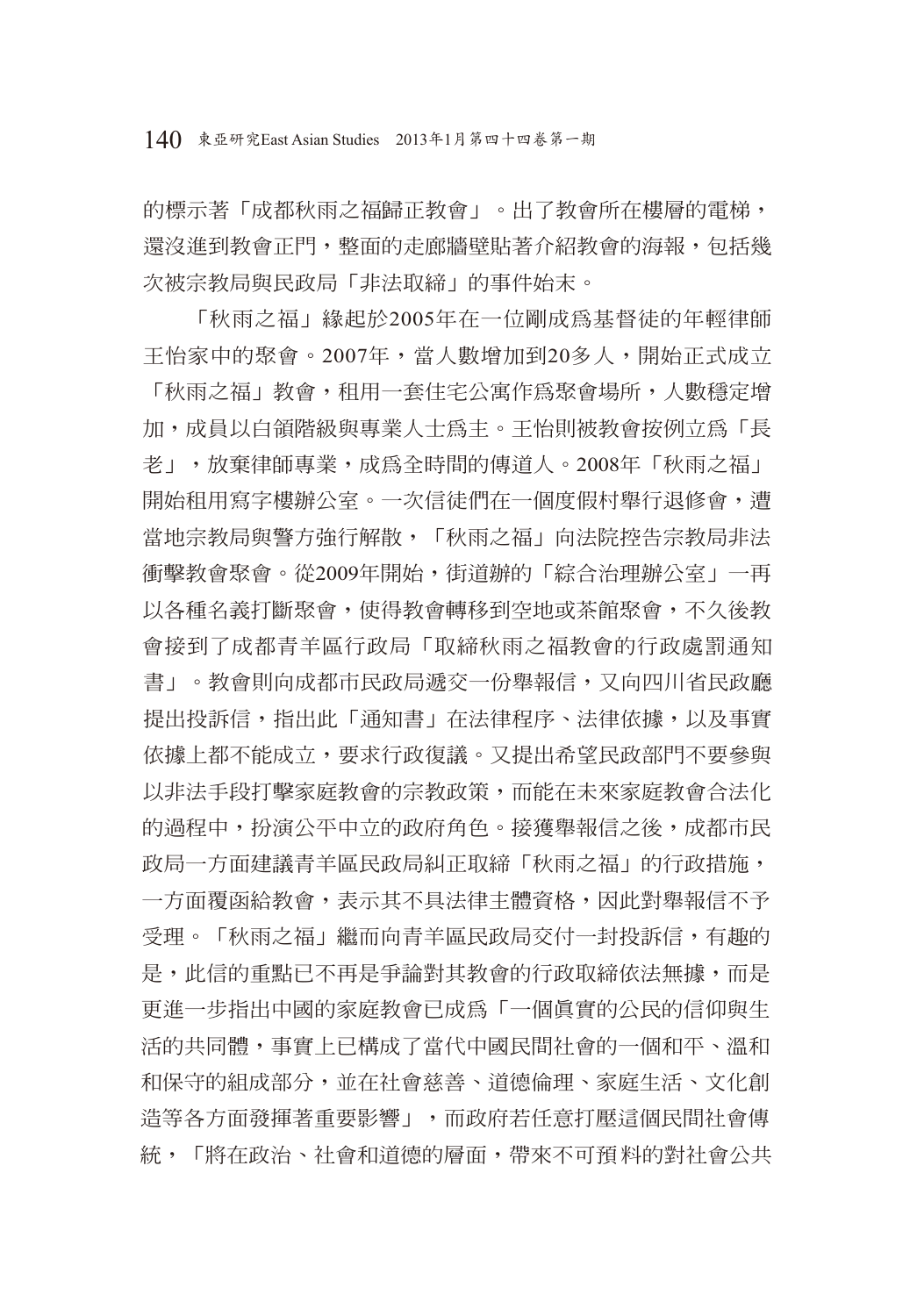利益的損害」。48成都「秋雨之福」和本文開頭所提到的北京「守 望教會」相似,努力走向家庭教會的「公開化」,希望藉此使教會 與政府、教會和社會之間,能取得公開交流的空間,使得政府和教 會都能「消除畏懼,學習以理性、和平的寬容態度,來面對目前的 制度處境」。<sup>49</sup>

當我訪問「秋雨之福」時,此教會已購買了一個相當大的寫 字樓辦公室作為聚會場所,「主日崇拜」分上午與下午兩堂,總人 數將近兩百。在向辦公室人員簡單的自我介紹之後,我這個台灣來 的訪客被帶到一旁,進行仔細的身分與信仰的考核,才被認可為可 以接納的訪客,同意回答我各樣的問題並允准照相。之後我又再度 來訪,參加主日崇拜與小組聚會。「秋雨之福」的各項教會事務管 理得井然有序,崇拜程序也經過仔細的安排,絕非其他家庭教會 所能相比, 讓人印象深刻。如同M教會, 「秋雨之福」也採用長老 會的組織辦法管理教會,但「秋雨之福」還更進一步採用「長老 會」的改革宗神學(Reformed Theology), 此神學也被稱為加爾文 主義(Calvinism)。教會每季舉辦兩個學習班,分別研讀代表加 爾文主義信仰立場的「西敏小要理問答」(The Shorter Westminster Catechism)與「海德堡信條」(The Heidelberg Catechism)。王怡 在「主日崇拜」的講道中也不斷強調改革宗對聚會、聖禮的觀念, 並以改革宗神學的原則出發來講解聖經。經我詢問後,得知這是由 於王怡牧師(他於2011年接受按牧)在多方閱讀教會歷史與神學書 籍後,確認改革宗神學是最符合基督教信仰內涵的神學架構。王怡 與其他教會長老都屬於受過高等教育並有專業背景的知識分子,他

<sup>48.</sup> 王怡,「秋雨之福教會請求成都青羊區民政局澄清取締決定的投訴信」, 縱覽中國,2009年11月18日。〈http://www.chinainperspective.com/ArtShow.  $ansx?AID=3722$ 

<sup>49.</sup> 王怡,「秋雨之福教會請求成都青羊區民政局澄清取締決定的投訴信」。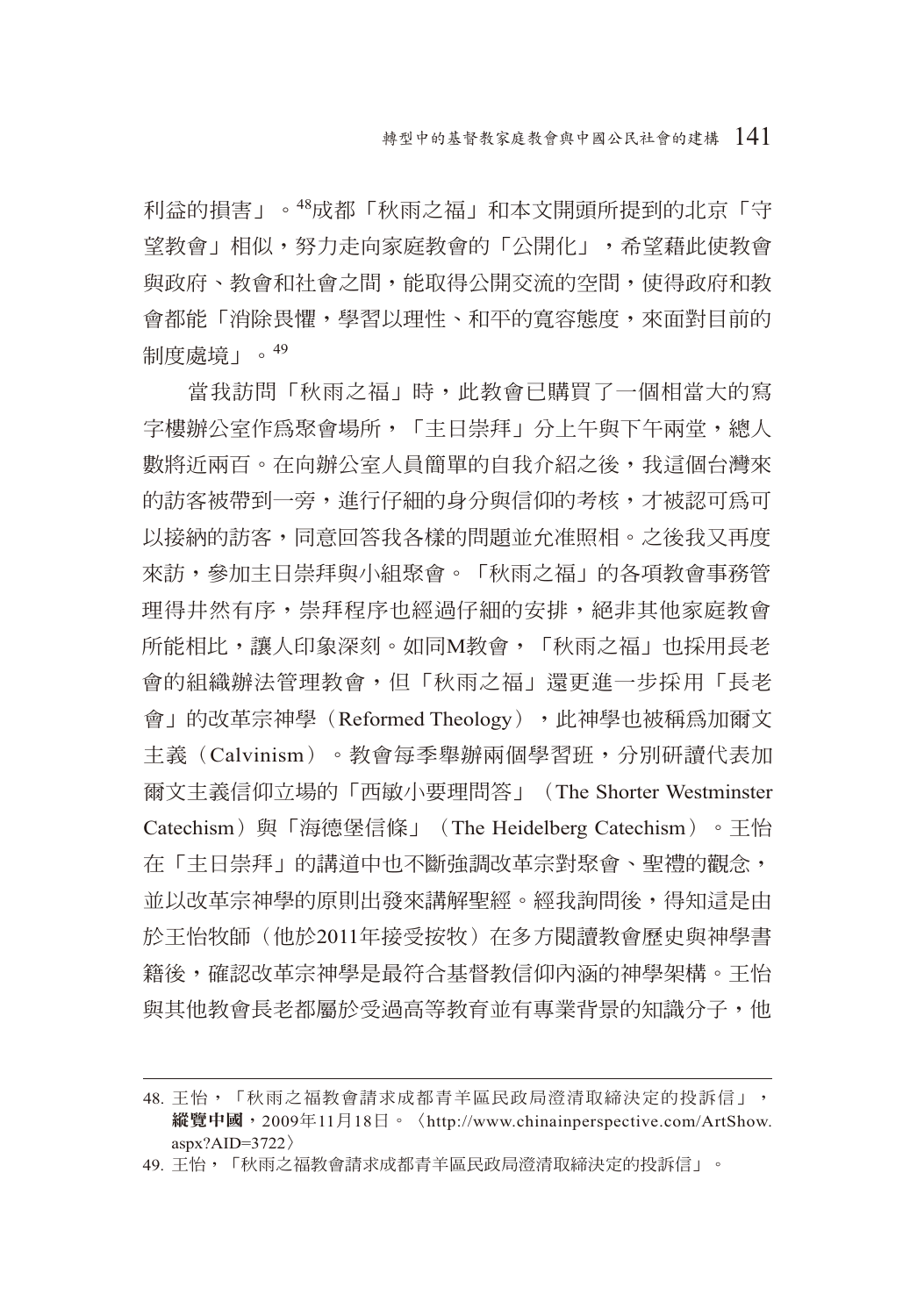們與其他類似背景的家庭教會知識分子傳道人建立起相互支持的網 絡,而王怡的文章經常出現在中國家庭教會著名的刊物之中,他也 經常受邀到其他城市講道。他對家庭教會爭取公開化和合法化的呼 籲,以及他鮮明的改革宗神學立場,都使他成為中國家庭教會有相 當聲望與影響力的領袖。

### 肆、都市家庭教會與中國公民社會的建構

中國家庭教會近十年來發展出某些特質,與其之前的型態的 相當不同。如前所述,1980和1990年代的家庭教會,若延續二十世 紀早期中國本土教會的傳統,常會有顯著的教派性與排他性;若屬 於七十年代新興的農漁村教會,則帶有家長制、地域主義的特色; 而且兩者都有強烈的他世色彩,將關懷的重點放在個人的靈性與宗 教實踐,缺少公共意識和社會參與的向度。然而,九十年代開始興 起的都市形態家庭教會,在進入二十一世紀後不但成長快速,而且 呈現出一些趙文詞與Robert Putnam視為對社會民主化轉型相當關鍵 的公民特質。雖然如此,仍須說明的是,原本缺乏公民特質的家 庭教會群體繼續存在,而且在廣大的農漁村仍是家庭教會的主流型 態。

那麼,在都市以知識分子為主體的家庭教會究竟呈現出那些 公民特質呢?在以上所舉的三個例子中,我認為福州市的家庭教會 可被視為介於新舊兩類家庭教會之間。福州市的家庭教會的起源是 漁村地區七十年代新興的家庭教會,它至今仍以「家長制」為主要 的管理模式,教會事務沒有清楚的職責分工,參與教會「事奉」的

「同工」之間彼此的關係就像家人一樣不需要清楚界定。在當中, 比較明確的規則是年輕傳道順服年長傳道,而年長傳道像父兄一樣 督責、照顧年輕傳道。我在福州時住在這個家庭教會中一位年長傳 道的家,每天常有一些年輕傳道進出、辦事,用餐時間就留下來吃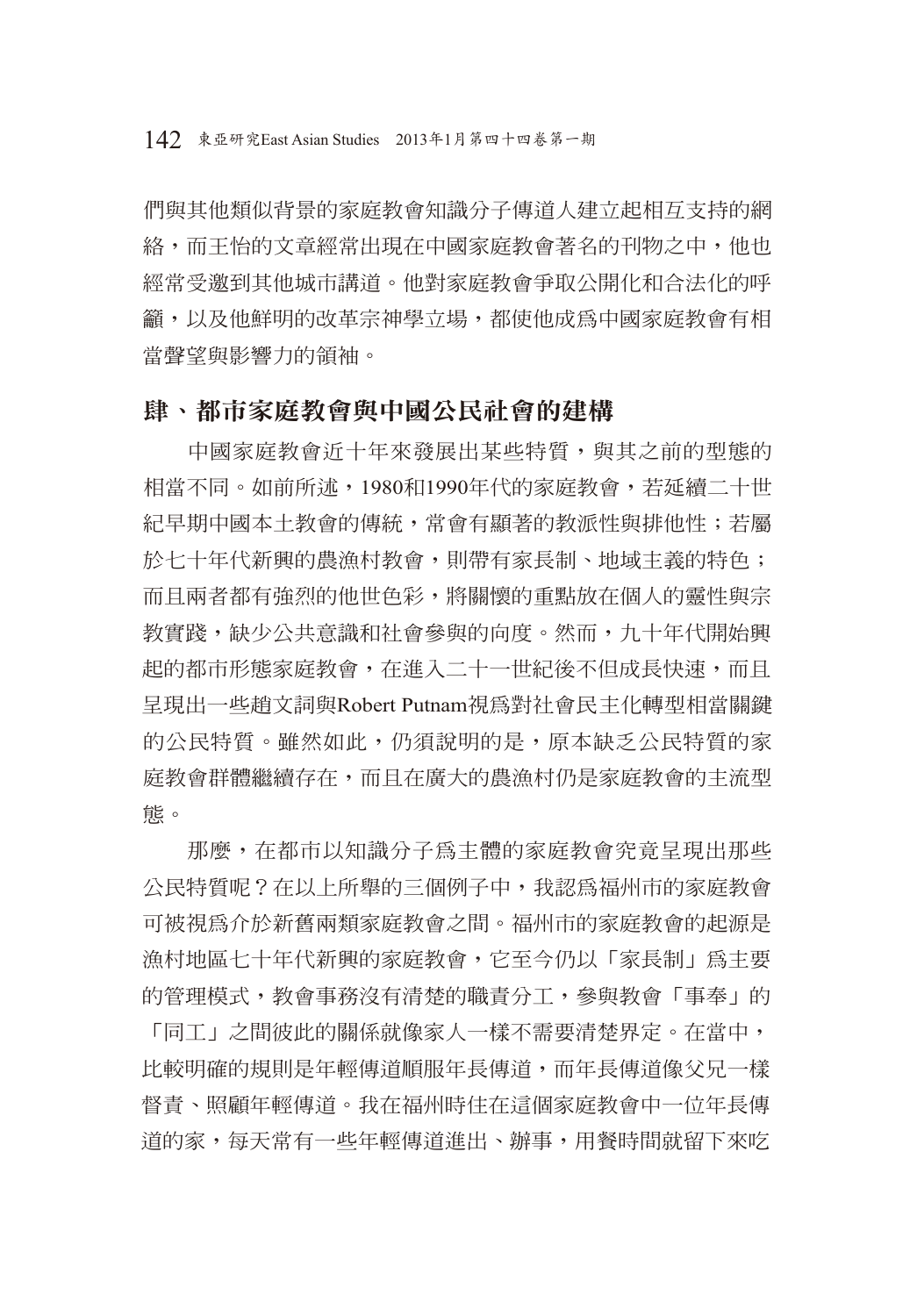飯、聊天,也喜歡開年長者玩笑,關係相當親密。這位年長傳道也 將自己的女兒嫁給了其中一位年輕傳道。但年長傳道有時將一些突 發奇想的任務交給年輕傳道,後者也只有默默承受。例如有一次年 長傳道找不到一個住在某鎮的人的電話號碼,就要一位年輕傳道第 二天搭單程三個多小時的車去那裏找人,把雷話號碼要回來。我後 來和這位年輕傳道聊到此事,他為此花了一天的時間,沒有做別的 事,但也只能苦笑,顯得相當無奈。此外,福州市這個家庭教會很 明確地將所有專注力放在「傳福音」上。雖然2008年汶川大地震之 後,上述那位年長傳道與一位年輕傳道先後前往災區擔任了幾個月 的志工,但此教會作為一個團體,其目標是帶領人相信耶穌,而不 是參與救濟的工作。他們雖然會談到若有越多人相信耶穌,會有更 多經歷過信仰更新的「好人」,社會自然會變得更好,但他們沒有 打算採取任何共同的行動來讓社會變得更好。

即使如此,我們若同意趙文詞,將「公民性」理解為提供有 利於建構公民社會的「社會資本」,我認為和原本的漁村教會相 比,這個遷移到都市紮根生長的家庭教會不再作為社會走向破碎 化過程的一部份,而是能夠展現出某些正向的社會資本,尤其是 Putnam (2000) 所論的「橋接型社會資本」。如上文所述, 在過 去的幾年中,這個家庭教會與福州市和福建其他地區的許多家庭教 會建立了廣泛而緊密的聯繫網絡,彼此在各項教會工作上進行合 作,並將家庭教會團體內部原本的信任關係拓展到一個團體與其他 團體之間的信任關係。在這種互動合作中,這些互不隸屬的團體需 要面對調適彼此之間的差異,學習達致相互溝通與理解,培養寬容 的精神。雖然這種「社會資本」是在同一個宗教信仰的架構之下 産生,卻塑造出具有更強烈「公民性」的個人,在涉及其他社會 關係時,更可能展現出Robert Putnam所論「團結、信任、寬容的美 德」,並習於尋求更廣的群體利益,而非個人與小團體的私利。如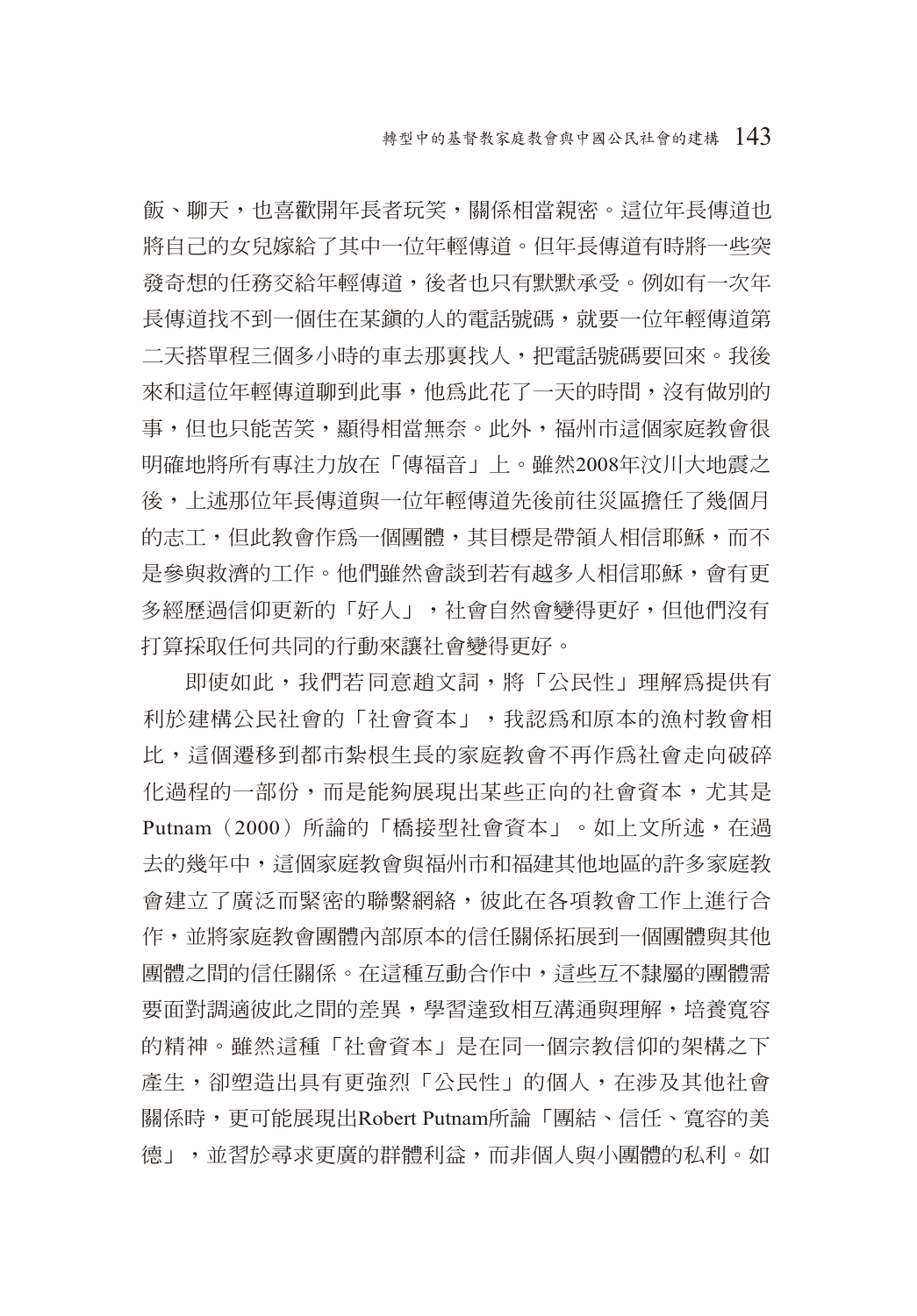同社會學家David Martin對中南美洲基督新教的研究顯示,許多影 響深遠的特質是從特定宗教形態中培養而出,進而被轉移應用在 經濟與政治等其他領域,帶來深層的社會變革。50而這種跨越團體 之間的連結,不同於早期教派強化內部同質性的「連結型社會資 本」,而是有助於建構寬廣的宗教認同與廣泛的訊息流通的「橋接 型社會資本」。

成都市M教會展現出比上述福州教會更為明顯的「公民性」。 他們與成都市和重建區的其他家庭教會也建立起合作的網絡,但他 們更將協助救災與幫助弱勢納入教會的事工之中。當我在和執行助 學金計畫的傳道人和那兩位長駐在重建區關懷孩童的工作人員聊天 時,他們明顯的仍然將讓這些受資助的孩童相信耶穌作為重要的目 標,也經常在附近教會舉辦信仰活動邀請這些孩童參加,但他們不 會因著有些孩童一直未成為基督徒就停止資助他們。對這位傳道與 兩位教會社工人員而言,關懷受災孩童這件事本身就是實踐上帝所 賦予基督徒的使命,有其獨立的價值。M教會的信仰生活因而有了 一種社會實踐的向度,雖然僅限於扶助弱勢的事工上。比較起上 述福州市家庭教會所建立福建省不同地區的家庭教會網絡,成都 市 M教會慈善事工的建立,其金錢與資源的流動所倚靠的是跨越 省分的家庭教會網絡,顯示出此教會具有相當豐厚的「橋接型社 會資本」。除此以外,M教會也正在邁向教會的組織化、體制化。 在這種轉型中,要先確認教會「會友」的身分,並以此做基礎, 對各樣職位與教會事工進行選舉和投票。在這種努力之下,教會 不但是一個具「自主性」的團體,也成為一個會眾「自治」(selfgovernance)的團體。與上述家長制的福州家庭教會比較起來,成

<sup>50.</sup> David Martin, *Tongues of Fire: The Explosion of Protestantism in Latin America* (Oxford, UK, and Cambridge, MA: Blackwell, 1990).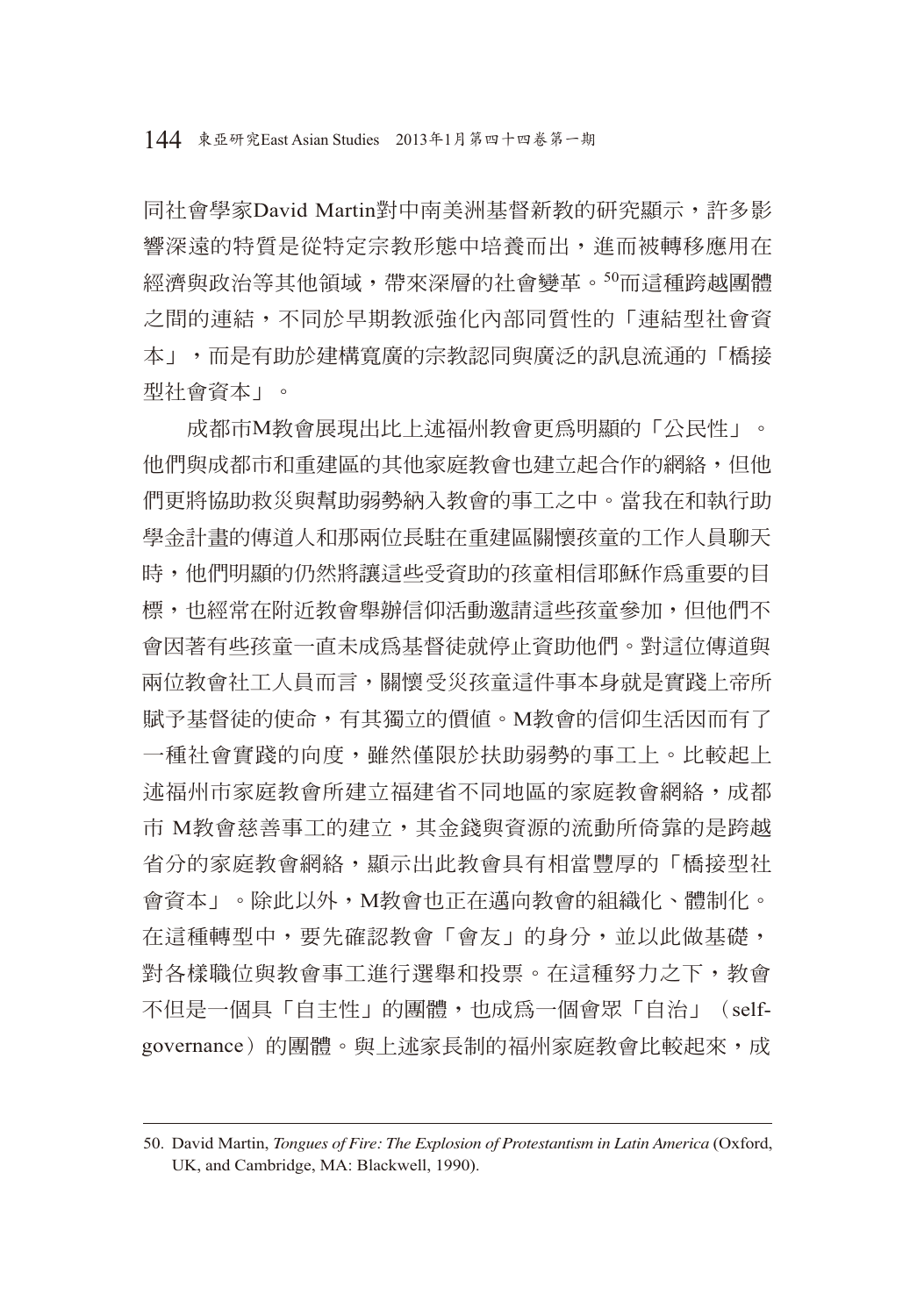都市M教會更符合一個「社會組織」的條件。並且,和「三自教 會 | 的組織不同, M教會作為家庭教會, 其「自治」是徹底的, 沒 有國家權威插手的餘地。這樣的社會組織不只有助於培養成員「公 民性」的美德,也培育民主素養,有助於社會邁向民主化過程。

成都市「秋雨之福」家庭教會是比較特別的例子,在王怡牧 師的領導下,展現出強烈的公民意識。「秋雨之福」如同北京「守 望教會」一樣,在其宗教活動遭政府干涉、取締之後,並不為了安 全與續存而走向低調與家庭聚會,反而努力爭取中國家庭教會的公 開化與合法化,使其能成為被認可的社會團體。值得注意的是, 在上述所引的「投訴信」中,王怡明確地將家庭教會界定為「民 間社會」(即civil society的另一種中文翻譯)的一部分,並進而申 論政府對家庭教會的打壓即是對公共利益的損害。從這個角度而 言,「秋雨之福」對家庭教會公開化與合法化的爭取,不單是爭取 自身的宗教自由,也是為著一個獨立的公共領域進行奮戰,採取 的方式則是尋求與政府進行和平理性的溝通。爭取家庭教會公開 化與合法化成為「秋雨之福」投入Putnam所論「公民參與」(civil engagement)的一種途徑。事實上,王怡也呼籲更多都市家庭教會 能站出來,「擔當家庭教會公開化的時代使命」。51這樣,「秋雨 之福」不旧不以傳福音為教會唯一目標,也不是在傳福音之外不忘 救濟與慈善工作,而是直接將「社會」設定為「教會」所存在的場 域,正視教會必然有其作為一個社會團體所應扮演的角色,要成為 社會的「鹽」與「光」。這種積極的入世精神正是加爾文主義的重 要特徵,要基督徒在其被賦予的社會角色上努力榮耀上帝,使現實 社會成為宗教實踐的場域。可以說,「秋雨之福」對家庭教會公 開化的爭取,是韋伯所稱加爾文主義「入世的禁慾主義」(inner-

<sup>51.</sup> 王怡,「秋雨之福教會請求成都青羊區民政局澄清取締決定的投訴信」。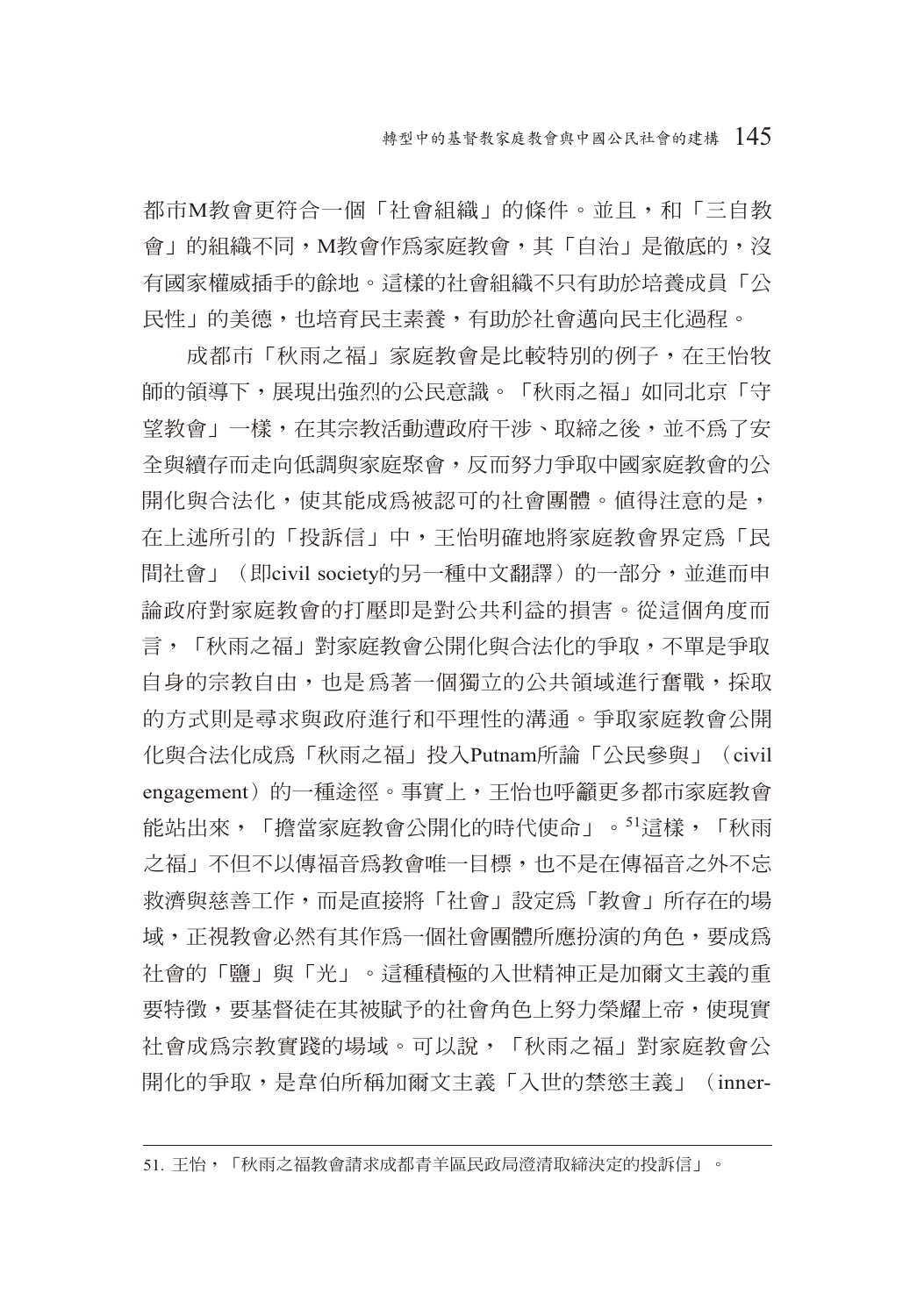146 東亞研究East Asian Studies 2013年1月第四十四卷第一期

worldly asceticism)倫理在當代中國處境下的一種表現方式。因此 「秋雨之福」的公民參與與其擁抱加爾文主義的改革宗神學,實在 是相輔相成的。

「秋雨之福」鮮明的社會參與立場對成都市其他家庭教會帶 來很深的衝擊。面對王怡牧師所說更多家庭教會應站出來一同爭取 公開化與合法化的呼籲,幾位成都市其他家庭教會的傳道人和信徒 都告訴我,他們擔心「秋雨之福」測試政府宗教政策底線的做法會 引發政府大規模的打壓家庭教會,反而帶來減少家庭教會生存空間 的負面後果。但言談間顯出,他們雖然不盡認同「秋雨之福」挑戰 現存宗教管理體制的行動,卻比以前更清楚意識到家庭教會在中國 的續存不只是基督徒個人信仰自由的問題,也涉及到維護與拓展當 今中國公共性的社會空間。當這些傳道人與信徒領袖被公安單位約 談(或非正式的被約去「喝咖啡」)時,他們表現得更為坦然,也 更勇於表達意見與爭取自己的權利。除此之外,這些教會中有些信 徒,甚至句括長期被培養的信徒領袖,因著認同「秋雨之福」明確 的神學與社會政治立場而轉會至「秋雨之福」,帶給原本的教會相 當的震撼。當我在「秋雨之福」訪問時得知,其教會中約有三分之 一的會友是從成都市其他家庭教會轉會來的。這顯示「秋雨之福」 的訴求在都市型態的家庭教會信徒之間有其廣泛的共鳴。另外一個 有趣的現象是,或許是受到「秋雨之福」的影響,成都市其他家庭 教會對於加爾文主義所具有的內在思想融貫性和其肯定信徒的現世 社會角色的神學意涵越來越欣賞。在這些家庭教會的信徒領袖培訓 班當中,許多參與者習於從加爾文主義的神學論題出發討論與解釋 聖經,其中也有人大量閱讀加爾文主義神學與清教徒歷史的書籍。 這種對加爾文主義神學的普遍興趣可能會帶來城市家庭教會信徒更 深的意識到自身公共參與的責任。因此,成都的「秋雨之福」,與 北京的「守望教會」,雖然只是中國眾多家庭教會中的少數特例,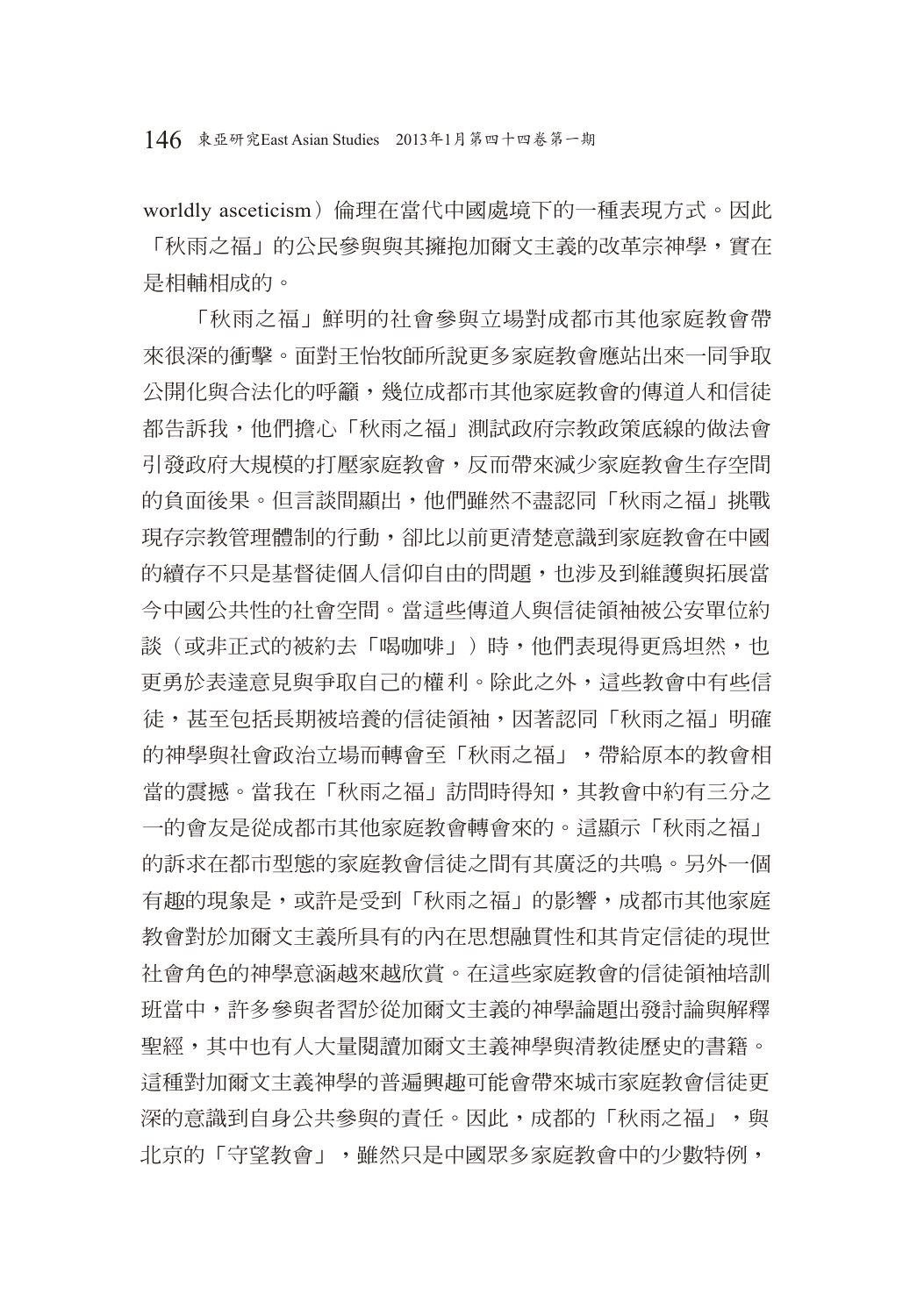但卻有著先鋒性的意義與潛在的長遠影響力。雖然「秋雨之福」創 立的時間並不長,並不像另外兩個案例所討論的教會一般與其他地 區教會有實質的合作,但王怡牧師個人已經算是中國家庭教會的

「公眾人物」,其意見透過刊物、網路廣泛的流傳並被引用討論。 他個人也與許多其他城市的家庭教會領袖保持聯繫與交換意見。

「秋雨之福」透過王怡牧師同樣具有跨越自身團體與地區的「橋接 型社會資本」,有助於同樣想爭取家庭教會公開化與合法化的傳道 人形成一致的立場與抗爭策略。

綜觀這三個案例,它們各自所擁有的「橋接型社會資本」、 所發展出的公民特質,以及或多或少所具有的公民意識,其中的 共同之處在於都以某種廣泛的「家庭教會認同」(house church identity)為基礎。在福州市的案例中,原本在福建省各自發展的 農漁村家庭教會,之所以逐漸形成一個聯繫與合作的網絡,最直接 的原因就是這些不同地區的教會都在三自之外,不被政府承認為合 法的宗教團體。與早期中國本土教派不同,他們原本並沒有共同的 信仰傳統,而是各自從七十年代起發展起來,有著上述「靈恩型態 基督教」的許多特質,再因著共享「反三自」態度與論述而相互聯 繫往來。<sup>52</sup>這些教會形成一個福建省家庭教會的網絡,共享著一份 「橋接型社會資本」。而我們所探討的福州市家庭教會位於這個網 絡中的連結點,提供資訊與資源,成為這個網絡累積的社會資本的 重心。同樣的,成都市M教會形成許多不同省分家庭教會對汶川大 地震災區救災與救濟訊息與資源的連結點,甚至成為重建區農村教 會的「母會」,並非因為彼此之間具有組織上或傳統上的淵源,而 是在共同作為家庭教會的親緣性。最後,「秋雨之福」所連結的家

<sup>52.</sup> 關於「反三自」論述的來源與其在當代被使用的討論,參: Chen-Yang Kao, "The House Church Identity and Preservation of Pentecostal-Style Protestantism in China"。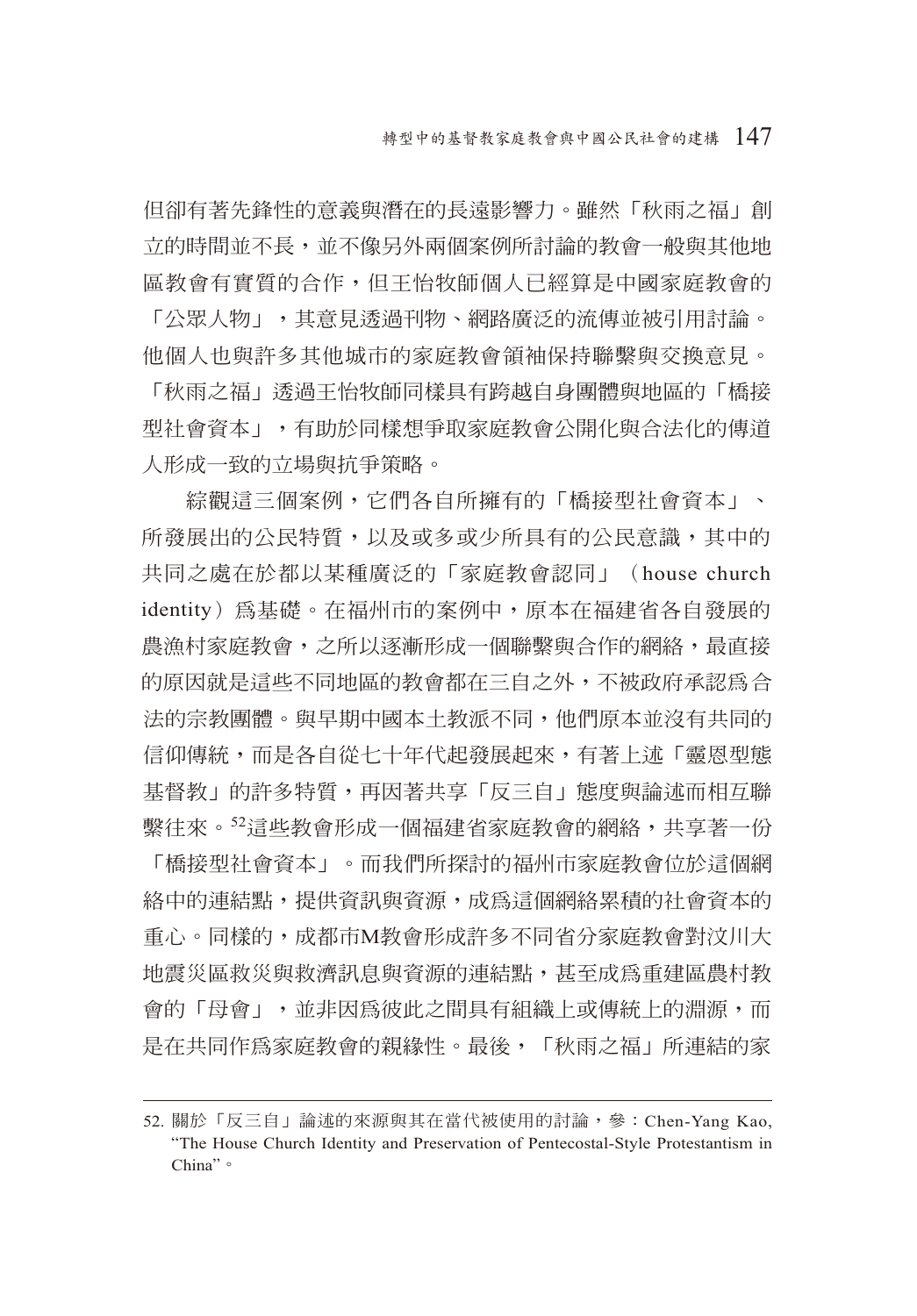庭教會網絡並非作為鄉村家庭教會的樞紐,卻由於王怡牧師個人的 影響力,而與不同省分知識分子傳道人領導的都市家庭教會保持聯 繫。這些網絡連結的基礎在於各個群體作為家庭教會的共通性,都 主張政教分離並反對政府對教會的監控。就某種意義而言,成都市 M教會嘗試邁向組織化的自治團體,與秋雨之福對家庭教會公開化 與合法化的爭取,也都是「家庭教會認同」的具體表達。這種「家 庭教會認同」與政教分離的意識雖然也存在於鄉村教會,卻缺乏具 體與系統性的表述,難以轉化為這兩個都市家庭教會所展現出的公 民特質與公民意識。另一方面,早期本土教派的家庭教會,例如真 耶穌教會與聚會處,其「反三自」的資源來自各自教派的傳統,因 此只能形成內聚性強、同質性高、在各自教派之內的網絡,並對其 教派之外的團體帶有排他性。如前所述,這種網絡只能形成結合型 社會資本,而難以轉型成橋接型社會資本。

伍、結論

本文探討基督教家庭教會在中國公民社會的建構中所扮演的 角色。如同「前言」所指出的,學者們對於「公民社會」的討論可 區分為社會學與政治學兩類取向。社會學的觀點視「公民社會」為 介於國家與私領域之間追求共同利益、價值與目標的社會團體與組 織,而中國基督教「家庭教會」作為獨立於政府監督掌控之外的宗 教團體,其自主性遠高於在不同程度上仍受國家控制的鄉鎮企業、 婦女團體,與各種類型的非政府組織。從這個角度而論,家庭教會 在改革開放以來的興盛成長,無可爭議地有助於社會領域「去國家 化」的趨勢,並因而有利於中國公民社會的建構。然而,政治學的 取向則帶有價值判斷,將「公民社會」視為達致民主化的重要條 件。如前所述,許多學者正是帶著中國是否能夠邁向民主化進程的 隱含議程來參與中國公民社會的討論,卻在探討過程中假設了「價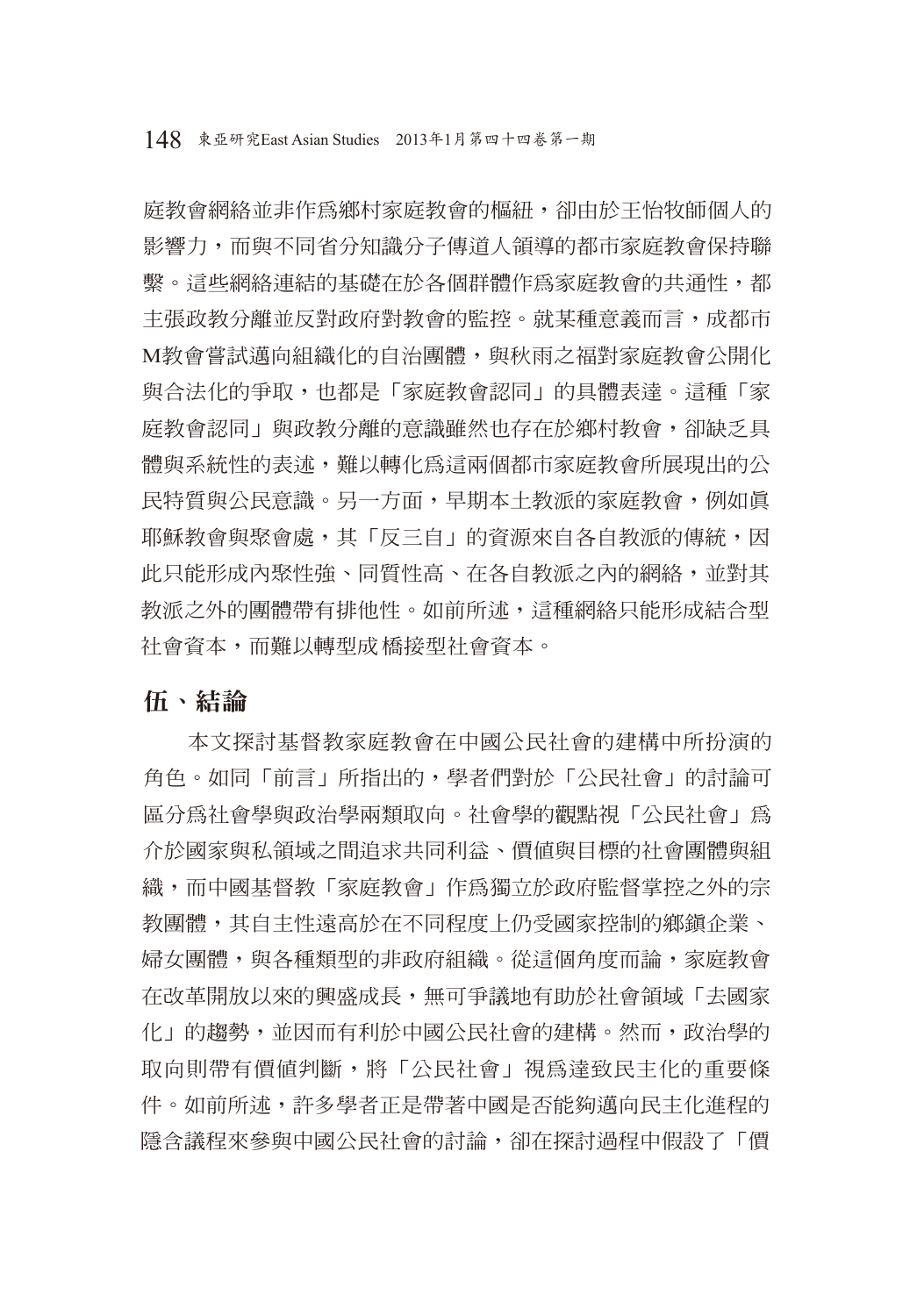值中立」的立場,而忽略了社會組織的「自主性」與其對政治「民 主化」的貢獻之間不一定有充足的內在聯繫。即使一個社會組織有 充分的自主性,若其並不追求公共利益,帶來的可能是社會的混亂 與破碎化,而不是一個健全、有助於民主發展的公民社會。評判公 民社會的標準除了社會團體與組織的自主性之外,還應該加上某種 「道德社群」 (moral community) 的概念,具體的說就是Putnam

所討論的「公民共同體」(civic community)。事實上,對現實進 行道德批判正是哈伯瑪斯提出「公共領域」概念的主要目的。<sup>53</sup>

因而,本文進一步採用趙文詞與Robert Putnam的「公民性」 概念與「公民共同體」(civic community)的特質,來檢視中國家 庭教會是否有助於建構一個有促進公共利益的健全公民社會。本文 的結論認為二十世紀八十與九十年代的家庭教會群體,包括早期基 督教本土教派與七十年代新興的鄉村教會,由於教派性、家長制, 以及他世關懷等因素,即使其團體內部具有緊密連結,也只能產生 有利於成員自身的「結合型社會資本」,而無法提供建構公民社會 與有助於民主化過程所需的「橋接型社會資本」。然而,許多原本 各自發展的家庭教會群體,由於共享一種「家庭教會認同」,強調 反三自與政教分離等特徵,而逐漸連結成跨越地區與省分的網絡。 1990年代以來興起的都市型態家庭教會,由於處於跨地區網絡訊息 與資源的連結點,卻有著都市人與知識分子更為寬闊的視野,在建 立不同地區城鄉家庭教會群體之間聯繫與合作的網絡上扮演主動積 極的角色,累積了豐富的社會資本,培養不同類型的公民素質。其 中也有像「秋雨之福」這樣的少數特例,將爭取家庭教會公開化與

<sup>53.</sup> 哈伯瑪斯(Jürgen Habermas)著,曹衛東等譯,公共領域的結構轉型。相 關的討論,參閱:Richard Madsen, "The Public Sphere, Civil Society and Moral Community: A Research Agenda for Contemporary China Studies,"; Huang, Philip C. C., "'Public Sphere'/ 'Civil Society' in China? The Third Realm between State and Society," *Modern China*, Vol. 19, No. 2 (April 1993), pp. 216~239.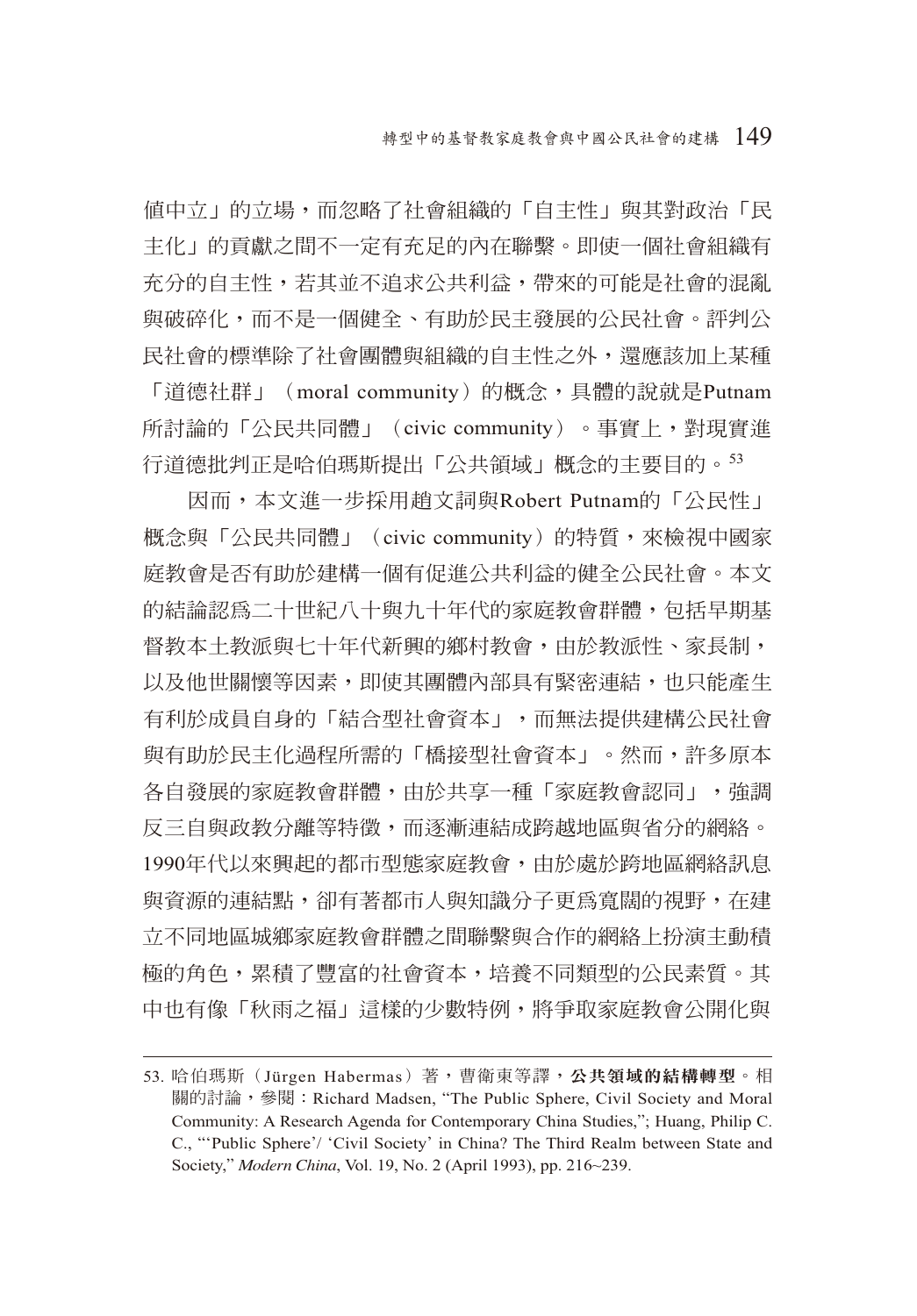合法化作為教會公民參與的內容,並視為是教會本質性的使命,這 種積極入世的態度給許多都市型態家庭教會帶來衝擊與反思。與 八十、九十年代的家庭教會比較起來,這些都市型態的家庭教會展 現出更加明顯的公民特質。由於中國正迅速邁向都市化,都市型態 的家庭教會也必然會扮演越來越重要的角色,這對中國社會的變革 會帶來何種影響,值得長期觀察。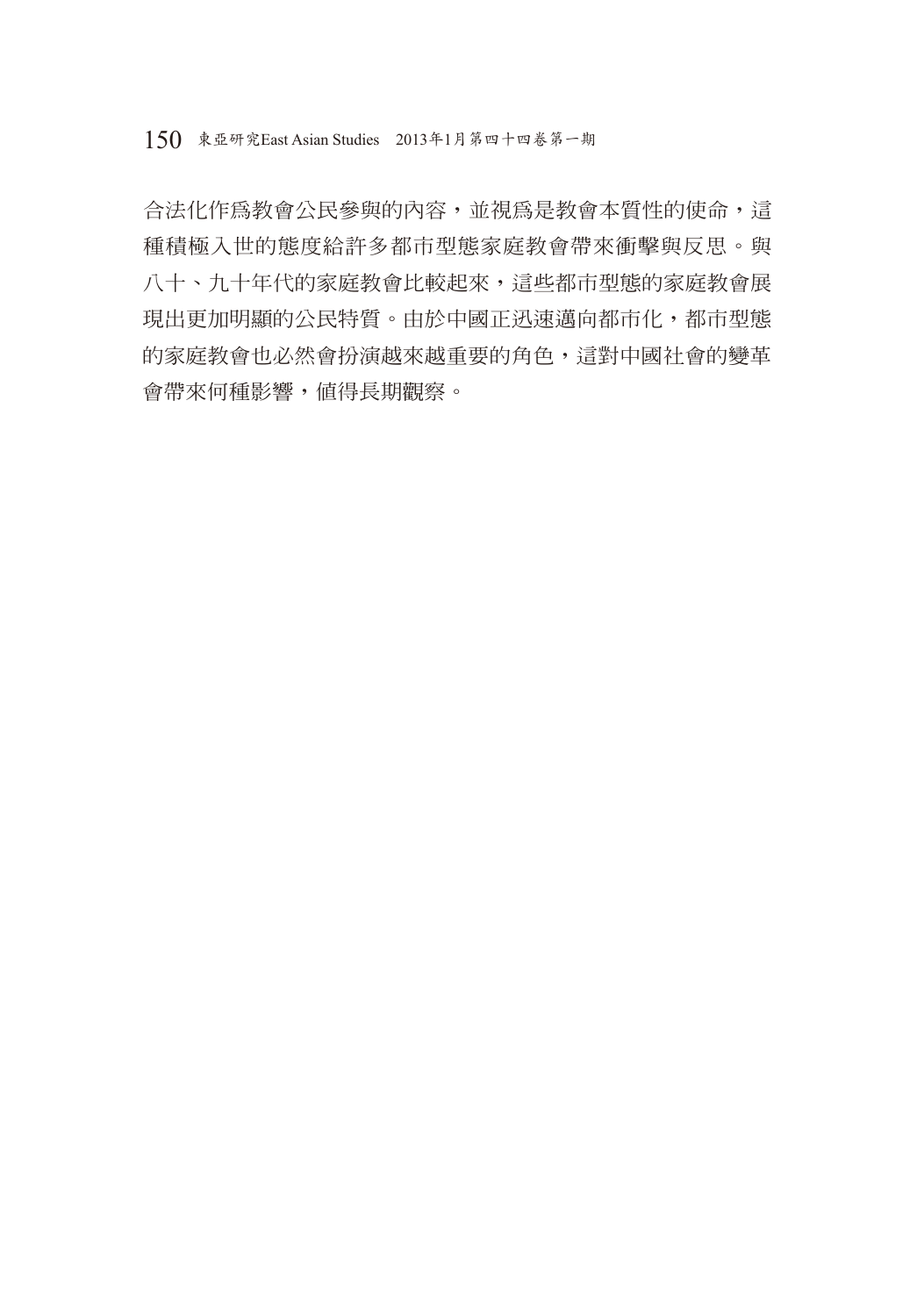## 參考書目

一、中文

王明道,**五十年來**(香港:晨星,1996)。

- 王怡,「秋雨之福教會請求成都青羊區民政局澄清取締決定的投訴信」, 縱覽中國, 2009年11月18日。〈http://www.chinainperspective.com/ ArtShow.aspx?AID=3722〉
- 邢福增,**當代中國政教關係**(香港:建道,1999)。
- ------,**反帝、愛國、屬靈人:倪柝聲與基督徒聚會處研究**(香港:基督教 中國宗教文化研究社,2005)。
- ------,「從守望教會戶外崇拜事件看中國政教關係的糾結與出路」,**時代 論壇**(香港),2011年4月20日。〈http://christiantimes.org.hk/Common/ Reader/Version/Show.jsp?Pid=1&Version=0&Charset=big5\_hkscs〉
- 邢福增、梁家麟,**五十年代三自運動的研究**(香港:建道,1996)。
- 李佃來,公共領域與生活世界──**哈貝瑪斯市民社會理論研究**(北京:人 民大學出版社,2006)。
- 哈伯瑪斯(Jürgen Habermas)著,曹衛東等譯,**公共領域的結構轉型**(台 北:聯經,2002)。
- 高師寧,**當代北京的基督教與基督徒──宗教社會學個案研究**(香港:道 風,2005)。
- 梁家麟,**改革開放以來的中國農村教會**(香港:建道,1999)。
- 連曦著,何開松、雷阿勇譯,**浴火得救:現代中國民間基督教的興起**(香 港:中文大學,2011)。
- 黃源協、劉素珍、莊俐昕、林信廷,「社區社會資本與社區發展關聯性之 研究」,**公共行政學報**,第34期(2010年3月),頁29~75。
- 楊鳳岡,「從破題到解題:守望教會事件與中國政教關係芻議」,**時代論 壇**(香港),2011年5月5日。〈http://christiantimes.org.hk/Common/Reader/ Version/Show.jsp?Pid=1&Version=0&Charset=big5\_hkscs〉
- 趙天恩、莊婉芳,**當代中國基督教發展史**1949-1997(台北:中福出版 社,1997)。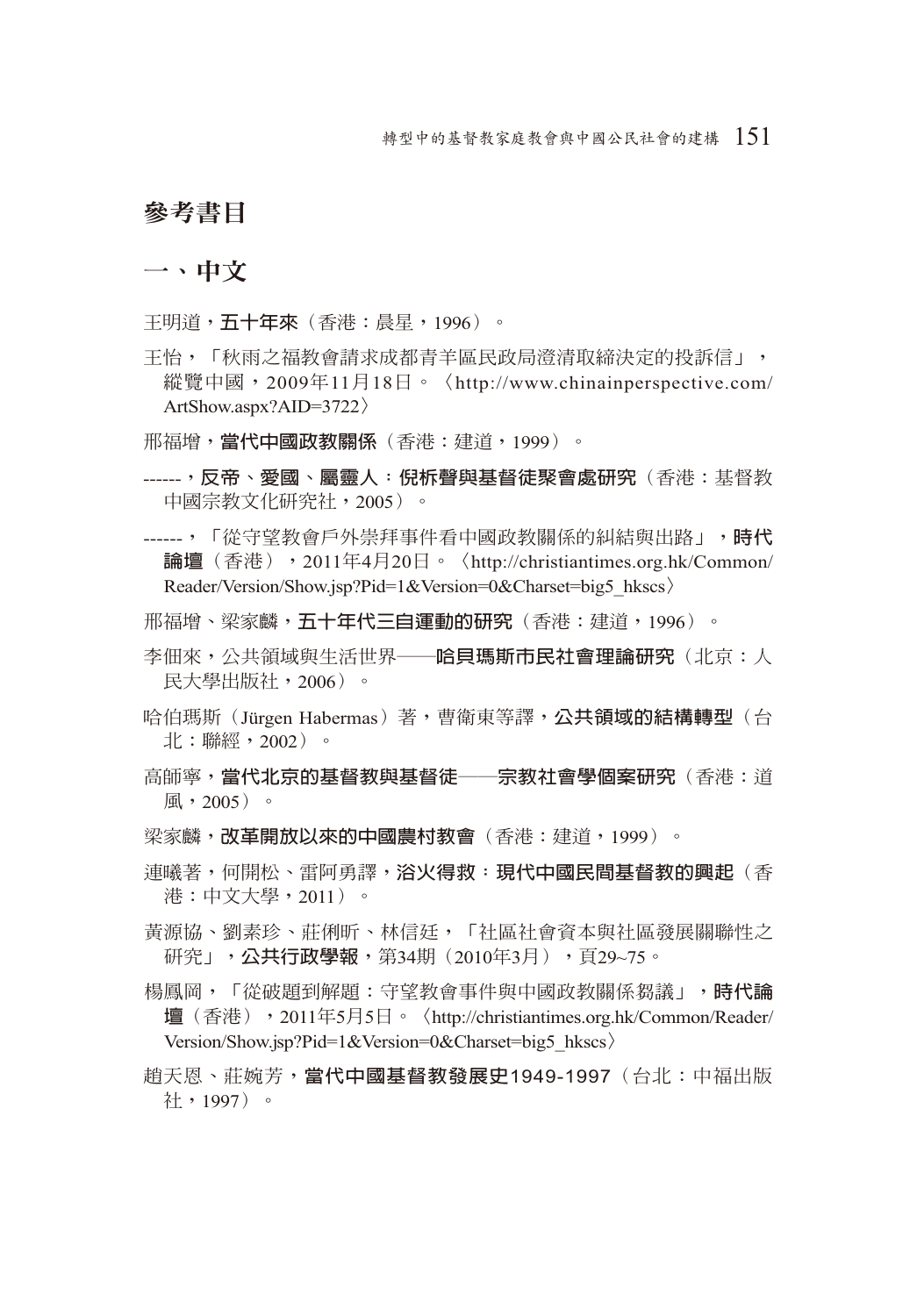## 二、英文

- "2012 Annual Report," U.S. Commission on International Religious Freedom, Retrieved September 12, 2012.〈http://www.uscirf.gov/reports-and-briefs/annualreport/3706-2012-annual-report.html〉
- "Definition of Civil Society," Centre for Civil Society, London School of Economics, Retrieved September 12, 2012. 〈http://www.centroedelstein.org.br/PDF/ Report/ccs\_london.htm〉
- Bays, Daniel H., "Chinese Protestant Christianity Today", *China Quarterly*, No. 174 (June 2003), pp. 488~504.
- Bellah, Robert N. and Phillip E. Hammond, *Varieties of Civil Religion* (New York: Harper&Row, 1980).
- Bellah, Robert N., Richard Madsen, William M. Sullivan, Ann Swidler, Steven M. Tipton, *Habits of the Heart: Individualism and Commitment in American Life* (New York: Harper&Row, 1985).
- Chamberlain, Heath B., "On the Search for Civil Society in China," *Modern China*, Vol. 19, No. 2 (April 1993), pp. 199~215.
- Cook, Richard R., "Fundamentalism and Modern Culture in Republican China: The Popular Language of Wang Mingdao, 1900-1991," (Ph.D. dissertation, The University of Iowa, 2003).
- Dean, Kenneth, "Ritual and Space: Civil Society or Popular Religion?" in Timothy Brook and B. Michael Frolic eds., *Civil Society in China* (New York and Lodon: M. E. Sharpe, 1997), pp. 172~192.
- Dunch, Ryan F., "Protestant Christianity in China Today: Fragile, Fragmented, Flourishing," in Jr. S. Uhalley and X. Wu eds., *China and Christianity: Burdened Past, Hopeful Future* (Armonk, NY: ME Sharp, 2001), pp. 195~216.
- Frolic, B. Michael, "State-Led Civil Society," in Timothy Brook and B. Michael Frolic eds., *Civil Society in China* (New York and Lodon: M. E. Sharpe, 1997), pp. 46~67.
- Gittell, Ross and Avis Vidal, *Community Organizing: Building Social Capital as a Development Strategy* (California: Sage, 1998).
- Granovetter, Mark S., "The Strength of Weak Ties," *American Journal of Sociology*, Vol. 78, No. 6 (May 1973), pp. 1360~1380.
- Harvey, Thomas A., "Challenging Heaven's Mandate: An Analysis of the Conflict between Wang Mingdao and the Chinese Nation-State," (Ph.D. dissertation,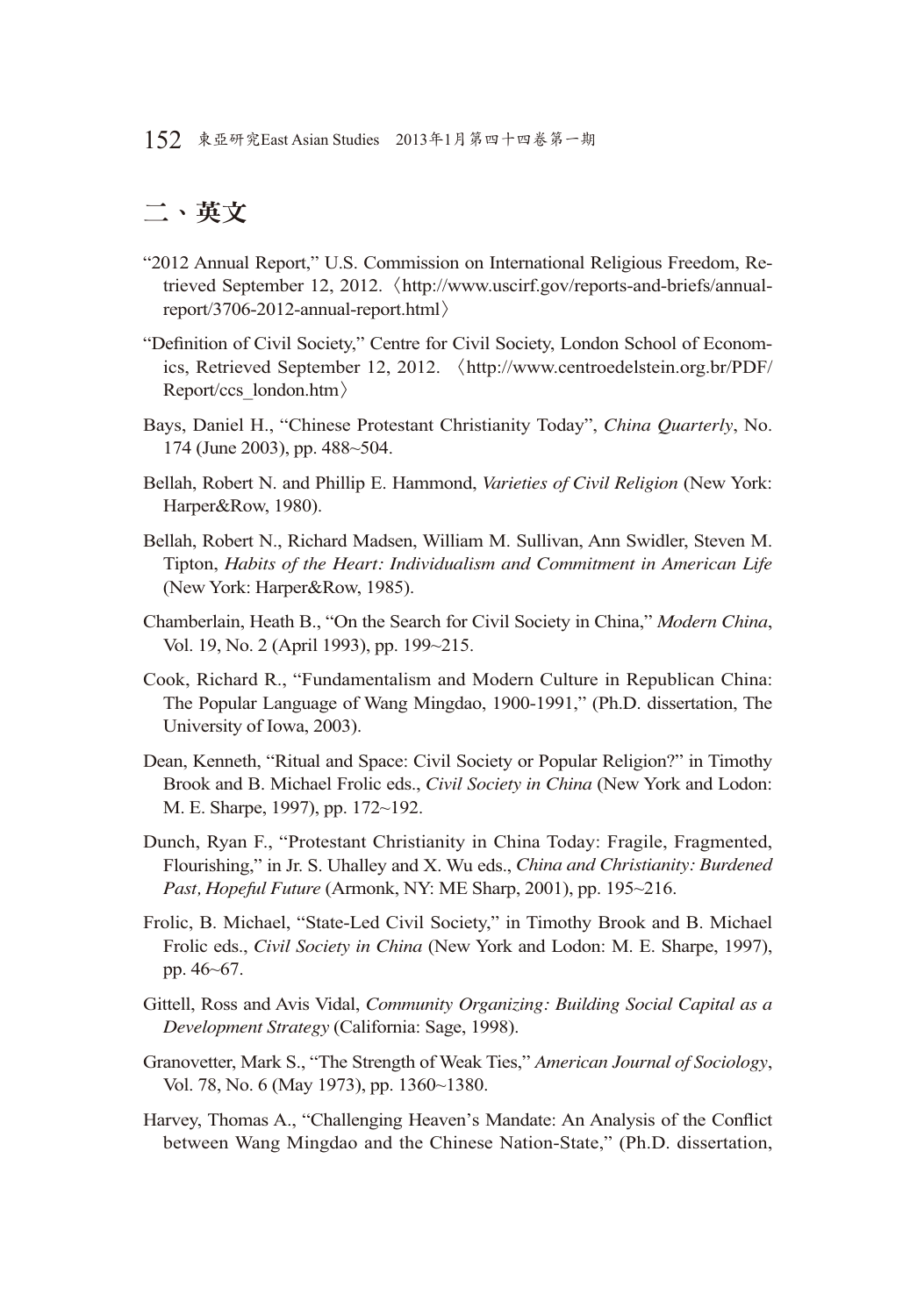Duke University, 1998).

- He, Baogang, *The Democratic Implications of Civil Society in China* (New York: St. Martin's Press, 1997).
- Hunter, Alan and Kim-Kwong Chan, *Protestantism in Contemporary China* (Cambridge: Cambridge University Press, 1993).
- Huang, Philip C. C., "'Public Sphere'/'Civil Society' in China?" *Modem China*, Vol. 19, No. 2 (April 1993), pp. 216~239.
- Kao, Chen-Yang, "The Cultural Revolution and the Emergence of Pentecostal-Style Protestantism in China," *Journal of Contemporary Religion*, Vol. 24, No. 2 (May 2009), pp. 171~188.
- ------, "The House Church Identity and Preservation of Pentecostal-Style Protestantism in China," in Francis Lim ed., *Christianity in Contemporary China: Socio-Cultural Perspectives* (Oxford, UK and New York, USA: Routledge, 2012), pp. 207~219.
- Kindopp, Jason, "Policy Dilemmas in China's Church-State Relations: An Introduction," in Jason Kindopp and Carol Lee Hamrin eds., *God and Caesar in China. Policy Implications of Church-State Tension* (Washington, D. C.: Brookings Institution, 2004), pp. 1~24.
- ------, "Fragmented yet Defiant: Protestant Resilience under Chinese Communist Party Rule," in Jason Kindopp and Carol Lee Hamrin eds., *God and Caesar in China. Policy Implications of Church-State Tension* (Washington, D. C.: Brookings Institution, 2004), pp. 122~145.
- Lambert, Tony, *The Resurrection of the Chinese Church* (London: Hodder and Stoughton, 1991).
- Lambert, Tony, *China*'*s Christian Millions* (London, England, and Grand Rapids, MI: Monarch Books, 1999).
- Lian, Xi, *Redeemed by Fire: The Rise of Popular Christianity in Modern China* (New Haven and London: Yale University Press, 2010).
- Lu, Yiyi, *Non-Governmental Organisations in China* (London and New York: Routledge, 2009).
- Ma, Qiusha, *Non-Governmental Organizations in Contemporary China: Paving the Way to Civil Society?* (London and New York: Routledge, 2006).
- Madsen, Richard, "The Public Sphere, Civil Society and Moral Community: A Research Agenda for Contemporary China Studies," *Modern China*, Vol. 19, No. 2 (April 1993), pp. 183~198.